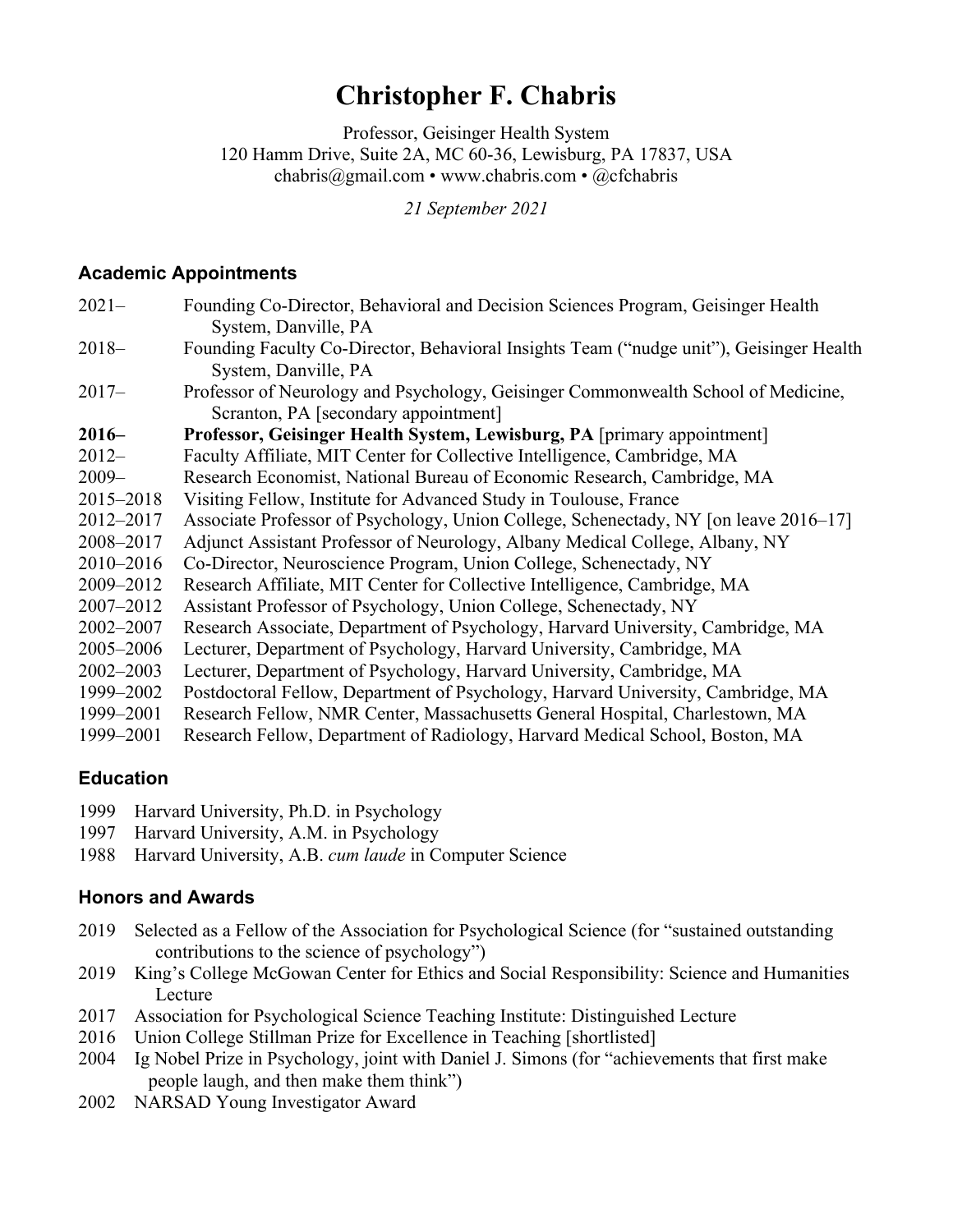- 2001 Harvard University Richard J. Herrnstein Prize (for the "best dissertation that exhibits excellent scholarship, originality and breadth of thought, and a commitment to intellectual independence")
- 2001 DCI Postdoctoral Research Fellowship (through Harvard University)
- 1999 NIH Postdoctoral Fellowship (through Massachusetts General Hospital)
- 1998 Max Planck Society Schloessman Award
- 1993 NSF Graduate Fellowship
- 1988 John Harvard Scholarship
- 1987 Harvard College Scholarship
- 1984 National Merit Scholarship

# **Scientific Publications**

Listed in reverse chronological order. Google Scholar: h-index 53, total citations 24,633.

Reprints, preprints, and links available at: www.chabris.com/Publications.html

- Santos, H.C., Goren, A., Chabris, C.F.,\* & Meyer, M.N.\* (2021). Effect of targeted behavioral science messages on COVID-19 vaccination registration among employees of a large health system: A randomized trial. *JAMA Network Open, 4*(7), e2118702. [https://jamanetwork.com/journals/jamanetworkopen/fullarticle/2782435] [\*These authors contributed equally to the work.]
- Goren, A., Patel, M., Meyer, M.N., & Chabris, C.F. (2021). Crowdsourcing nudges: Experiences from two healthcare systems. In A. Samson (Ed.), *The Behavioral Economics Guide 2021* (pp. 94–103). [https://www.behavioraleconomics.com/be-guide/the-behavioral-economics-guide-2021/]
- Milkman, K., et al. (2021). A mega-study of text-based nudges encouraging patients to get vaccinated at an upcoming doctor's appointment. *Proceedings of the National Academy of Sciences, 118*(20), e2101165118 [https://www.pnas.org/content/118/20/e2101165118] [One of 44 co-authors on paper by consortium of behavioral scientists and medical researchers.]
- Brown, M.I., Wai, J., & Chabris, C.F. (2021). Can you ever be too smart for your own good? Comparing linear and nonlinear effects of general cognitive ability on life outcomes. *Perspectives on Psychological Science*. [https://journals.sagepub.com/doi/full/10.1177/1745691620964122]
- Rohrer, J.M.,Tierney, W., Uhlmann, E.L., DeBruine, L.M., Heyman, T., Jones, B., Schmukle, S.C., Silberzahn, R., Uhlmann, E.L., Willén, R.M., Carlsson, R., Lucas, R.E., Strand, J., Vazire, S., Witt, J.K., Zentall, T.R., Chabris, C.F.,\* & Yarkoni, T.\* (2021). Putting the self in self-correction: Findings from the Loss-of-Confidence Project. *Perspectives on Psychological Science*. [https://journals.sagepub.com/doi/full/10.1177/1745691620964106] [\*Joint senior authors.]
- Ratajska, A., Brown, M.I., & Chabris, C.F. (2020). Attributing social meaning to animated shapes: A new experimental study of apparent behavior. *American Journal of Psychology, 133*(3), 295–312. [https://psyarxiv.com/2d9xj/]
- Heck, P.R., Chabris, C.F., Watts, D.J., & Meyer, M.N. (2020). Objecting to experiments even while approving of the policies or treatments they compare. *Proceedings of the National Academy of Sciences, 117*(32) 18948–18950. [https://www.pnas.org/content/117/32/18948]
- Beauchamp, J.P., Benjamin, D.J., Laibson, D.I., & Chabris, C.F. (2020). Measuring and controlling for the compromise effect when estimating risk preference parameters. *Experimental Economics, 23,* 1069–1099. [https://doi.org/10.1007/s10683-019-09640-z]
- Meyer, M.N., Heck, P., Holtzman, G., Anderson, S.M., Cai, W., Watts, D.J., & Chabris, C.F. (2019). Reply to Mislavsky et al.: Sometimes people really are averse to experiments. *Proceedings of the*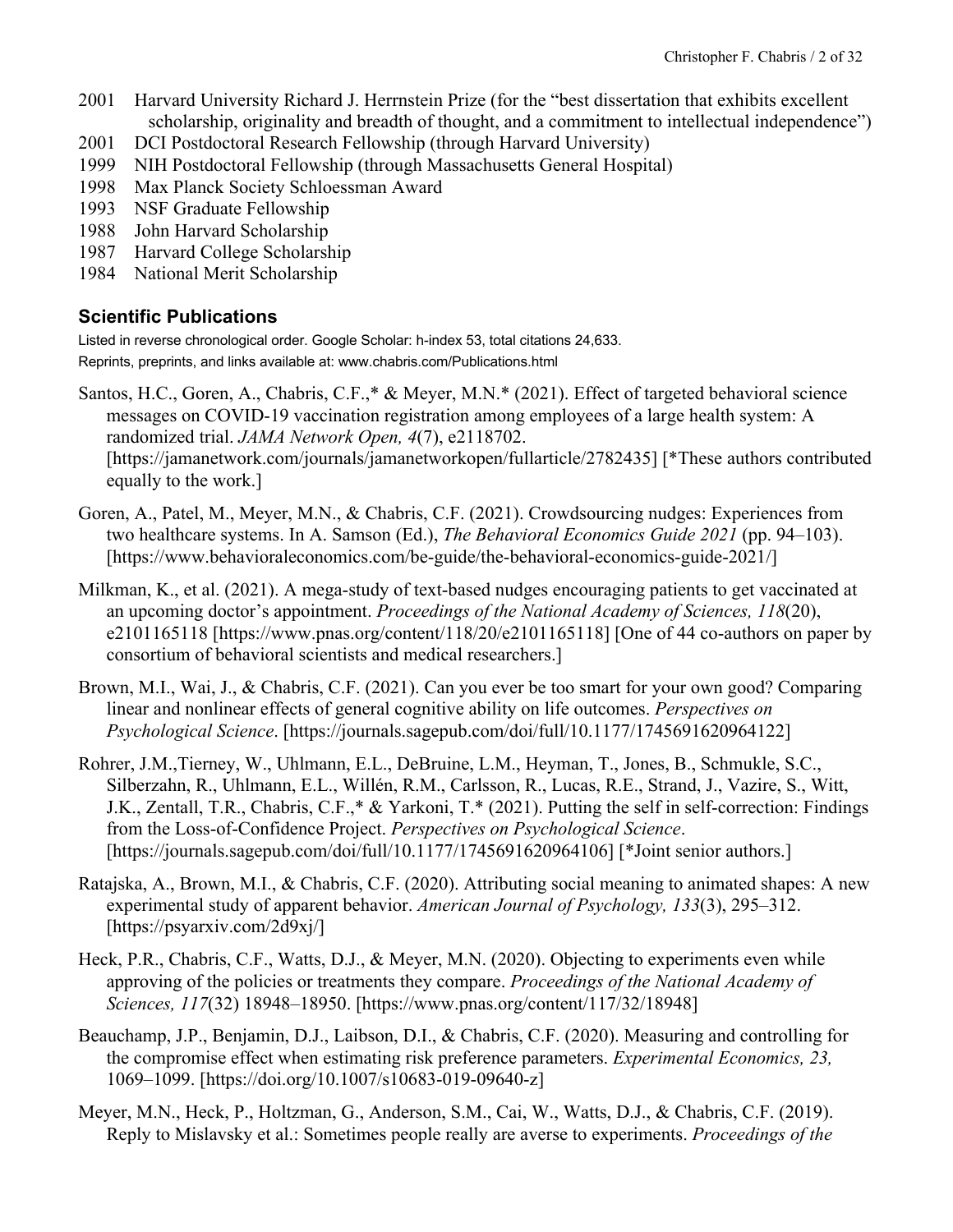*National Academy of Sciences*. [https://www.pnas.org/content/116/48/23885] [See also extended essay in response to Mislavsky et al., "For better or worse, the A/B Effect is real" https://bit.ly/2P6rKCM]

- Zheutlin, A.B., Dennis, J., Karlsson Linner, R., Moscati, A., Restrepo, N., Straub, P., Ruderfer, D., Castro, V.M., Chen, C-Y., Ge, T., Huckins, L.M., Charney, A., Kirchner, H.L., Stahl, E.A., Chabris, C.F., Davis, L.K., & Smoller, J.W. (2019). Penetrance and pleiotropy of polygenic risk scores for schizophrenia in 106,160 patients across four health care systems. *American Journal of Psychiatry.* [https://doi.org/10.1176/appi.ajp.2019.18091085]
- Meyer, M.N., Heck, P., Holtzman, G., Anderson, S.M., Cai, W., Watts, D.J., & Chabris, C.F. (2019). Objecting to experiments that compare two unobjectionable policies or treatments. *Proceedings of the National Academy of Sciences, 116*(22), 10723–10728. [https://www.pnas.org/content/116/22/10723]
- Simons, D.J., & Chabris, C.F. (2019). Fooling ourselves most of the time. In *Gorillas in Our Midst* [exhibition catalog] (pp. 17–43). Hobart, Australia: Museum of Old and New Art.
- Simons, D.J., & Chabris, C.F. (2019). What we get wrong when we think about thinking. In *Gorillas in Our Midst* [exhibition catalog] (pp. 9–14). Hobart, Australia: Museum of Old and New Art.
- Chabris, C.F., & Simons, D.J. (2019). [21 short essays on selected works in the exhibition guide for *Gorillas in Our Midst*.] Hobart, Australia: Museum of Old and New Art.
- Lee, J.J., McGue, M., Iacono, W.G., Michael, A.M., & Chabris, C.F. (2019). The causal influence of brain size on human intelligence: Evidence from within-family phenotypic associations and GWAS modeling. *Intelligence, 75,* 48–56.
- Aggarwal, I., Woolley, A.W., Chabris, C.F., & Malone, T.W. (2019). The impact of cognitive style diversity on implicit learning in teams. *Frontiers in Psychology, 10,* 112.
- Brown, M., Ratajska, A., Hughes, S., Fishman, J., Huerta, E., & Chabris, C.F. (2019). The Social Shapes Test: A new measure of social intelligence, mentalizing, and Theory of Mind. *Personality and Individual Differences, 143,* 107–117.
- Chabris, C.F., Heck, P.R., Mandart, J., Benjamin, D.J., & Simons, D.J. (2019). No evidence that experiencing physical warmth promotes interpersonal warmth: Two failures to replicate Williams and Bargh (2008). *Social Psychology, 50,* 127–132.
- Wai, J., Brown, M.I., & Chabris, C.F. (2018). Using standardized test scores to include general cognitive ability in education research and policy. *Journal of Intelligence, 6*(3), 37*.*
- Lee, J.J., & the Social Science Genetic Association Consortium (2018). Gene discovery and polygenic prediction from a 1.1-million-person GWAS of educational attainment. *Nature Genetics, 50,* 1112– 1121*.* [One of 80 co-authors on paper by international consortium of researchers.]
- Heck, P.R., Simons, D.J., & Chabris, C.F. (2018). 65% of Americans believe they are above average in intelligence: Results of two nationally representative surveys. *PLoS ONE, 13*(7), e0200103.
- Wai, J., Worrell, F.C., & Chabris, C.F. (2018). The consistent influence of general cognitive ability in college, career, and lifetime achievement. In K.L. McClarty, K.D. Mattern, & M.N. Gaertner (Eds.), *Preparing students for college and careers: Theory, measurement, and educational practice* (pp. 46– 56)*.* New York: Routledge.
- Chabris, C.F. (2017). Six suggestions for research on games in cognitive science. *Topics in Cognitive Science, 9,* 497–509.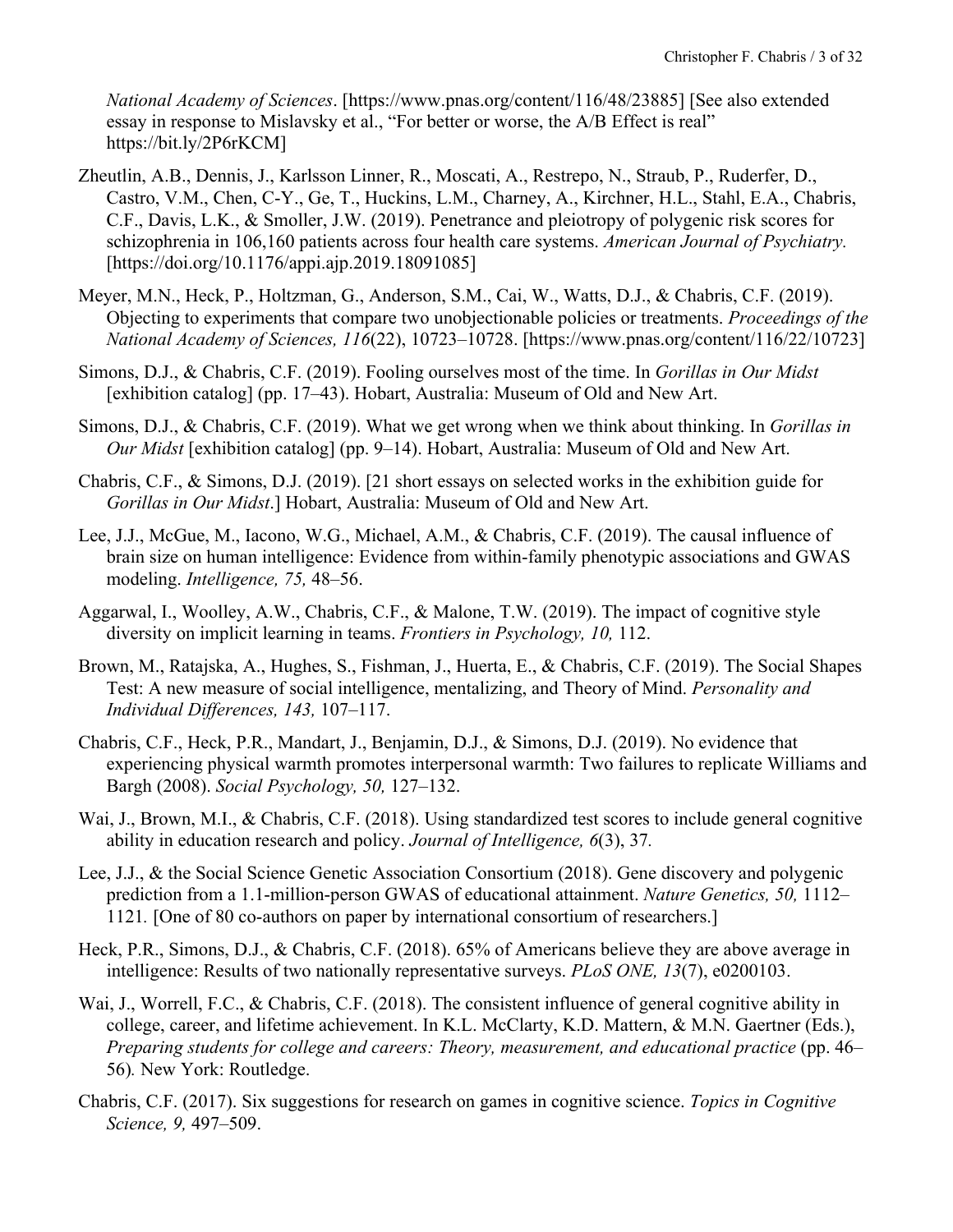- Lee, J.J., & Chabris, C.F. (2017). Genomic data can illuminate the architecture and evolution of cognitive abilities. [Commentary on "The evolution of general intelligence" by Buckart., J.M., Schubiger, M.N., & van Schaik, C.P.] *Behavioral and Brain Sciences, 40,* E209.
- Egol, K.A., Schwarzkopf, R., Funge, J., Gray, J. Chabris, C.F., Jerde, T.E., & Strauss, E.J. (2017). Can video game dynamics identify orthopaedic surgery residents who will succeed in training? *International Journal of Medical Education, 8,* 123–125.
- Sniekers, S., et al. (2017). Genome-wide association meta-analysis of 78,308 individuals identifies new loci and genes influencing human intelligence. *Nature Genetics, 49*(7), 1107–1112*.* [One of 30 coauthors.]
- Hart, J.J., & Chabris, C.F. (2016). Does a "triple package" of traits predict success? *Personality and Individual Differences, 94,* 216–222.
- Simons, D.J., Boot, W.R., Charness, N., Gathercole, S.E., Chabris, C.F., Hambrick, D.Z., & Stine-Morrow, E.A.L. (2016). Do "brain training" programs work? *Psychological Science in the Public Interest, 17*(3), 103–186.
- Okbay, A., and the Social Science Genetic Association Consortium (2016). Genome-wide association study identifies 74 loci associated with educational attainment. *Nature, 533,* 539–542*.* [One of 256 coauthors on paper by international consortium of researchers.]
- Chabris, C.F.,\* Lee, J.J.,\* Cesarini, D., Benjamin, D.J., & Laibson, D.I. (2015). The Fourth Law of Behavior Genetics. *Current Directions in Psychological Science, 24*(4), 304–312*.* [\*These authors contributed equally to the work.]
- Schuldt, J.P.,\* Chabris, C.F.,\* Woolley, A.W., & Hackman, J.R. (2015). How individual differences in confidence affect judgments made collectively by dyads. *Journal of Behavioral Decision Making, 30*(2), 168–180. [\*These authors contributed equally to the work.]
- Aggarwal, I., Woolley, A.W., Chabris, C.F., & Malone, T.W. (2015). Cognitive diversity, collective intelligence, and learning in teams. *Proceedings of the Conference on Collective Intelligence.* Santa Clara, CA, May–June.
- Engel, D., Woolley, A.W., Aggarwal, I., Chabris, C.F., Takahashi, M., Nemoto, K., Kaiser, C., Kim, Y.J., & Malone, T.W. (2015). Collective intelligence in computer-mediated collaboration emerges in different contexts and cultures. *Proceedings of the Conference on Human Factors in Computing Systems (CHI 2015).* Seoul, April.
- Engel, D., Woolley, A.W., Jing, L.X., Chabris, C.F., & Malone, T.W. (2014). Reading the mind in the eyes or reading between the lines? Theory of Mind predicts collective intelligence equally well online and face-to-face. *PLoS ONE, 9*(12), e115212.
- Rietveld, C.A., Conley, D., Eriksson, N., Esko, T., Medland, S.E., Vinkhuyzen, A.A.E., Yang, J., Boardman, J., Chabris, C.F., et al. (2014). Replicability and robustness of GWAS for behavioral traits. *Psychological Science, 25*(11), 1975–1986.
- Rietveld, C.A., Esko, T., Davies, G., Pers, T.H., Turley, P., Benyamin, B., Chabris, C.F., et al. (2014). Common genetic variants associated with cognitive performance identified using the proxy-phenotype method. *Proceedings of the National Academy of Sciences, 111(38),* 13790–13794.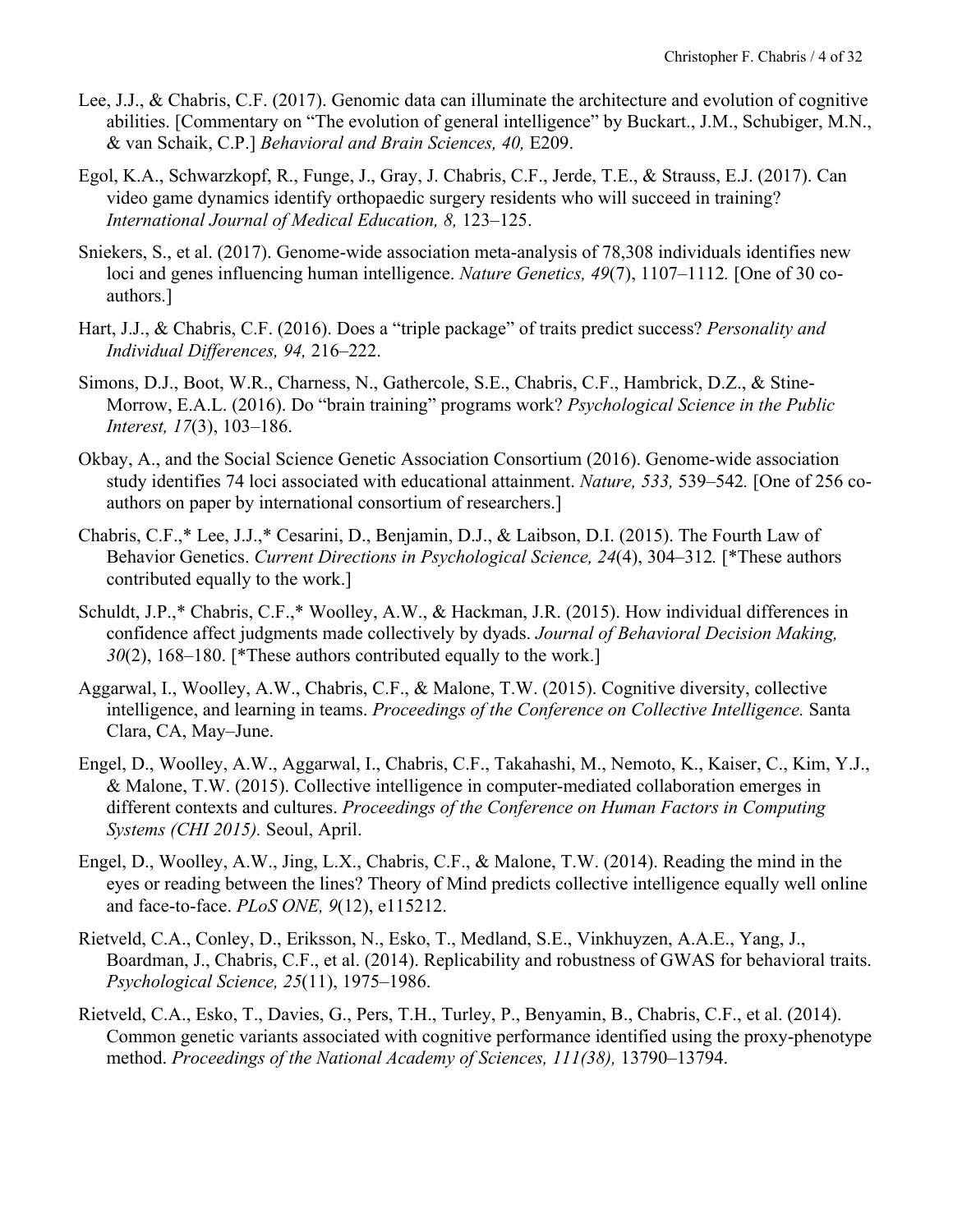- Chabris, C.F.,\* Lee, J.J.,\* Benjamin, D.J., Beauchamp, J.P., Glaeser, E.L., Borst, G., Pinker, S., & Laibson, D.I. (2013). Why is it hard to find genes that are associated with social science traits? Theoretical and empirical considerations. *American Journal of Public Health, 103*(S1), S152–S166*.*  [\*These authors contributed equally to the work.]
- Galsworthy, M.J., Arden, R., & Chabris, C.F. (2013). Animal models of general cognitive ability for genetic research into cognitive functioning. In C.A. Reynolds & D. Finkel (Eds.), *Behavior genetics of cognition across the lifespan* (pp. 257–277). New York: Springer.
- Lee, J.J., & Chabris, C.F. (2013). General cognitive ability and the psychological refractory period: Individual differences in the mind's bottleneck. *Psychological Science, 24,* 1226–1233.
- Rietveld, C.A., and the Social Science Genetic Association Consortium (2013). GWAS of 126,559 individuals identifies genetic variants associated with educational attainment. *Science, 340,* 1467– 1471*.* [One of 204 co-authors on paper by international consortium of researchers.]
- Chabris, C.F., Hebert, B.M., Benjamin, D.J., Beauchamp, J.P., Cesarini, D., van der Loos, M.J.H.M., Johannesson, M., Magnusson, P.K.E., Lichtenstein, P., Atwood, C.S., Freese, J., Hauser, T.S., Hauser, R.M., Christakis, N.A., & Laibson, D. (2012). Most reported genetic associations with general intelligence are probably false positives. *Psychological Science, 23(11),* 1314–1323.
- Benjamin, D.J., Cesarini, D., Chabris, C.F., Glaeser, E., Laibson, D.I., Gudnason, V., Harris, T.B., Launer, L.J., Purcell, S., Smith, A.V., Johannesson, M., Beauchamp, J.P., Christakis, N.A., Atwood, C.S., Hebert, B.M., Freese, J., Hauser, R.M., Hauser, T.S., Magnusson, P.K.E., Grankvist, A., Hultman, C., & Lichtenstein, P. (2012). The promises and pitfalls of genoeconomics. *Annual Review of Economics, 4,* 627–662. [Reprinted in: Lo, A.W., & Zhang, R. (Eds.) (2018). *Biological Economics.* Northampton, MA: Edward Elgar.]
- Benjamin, D.J., Cesarini, D., van der Loos, M.J.H.M., Dawes, C.T., Koellinger, P.D., Magnusson, P.K.E., Chabris, C.F., Conley, D., Laibson, D., Johannesson, M., & Visscher, P.M. (2012). The genetic architecture of economic and political preferences. *Proceedings of the National Academy of Sciences, 109(21),* 8026–8031.
- Germine, L., Nakayama, K., Duchaine, B.C., Chabris, C.F., Chatterjee, G., & Wilmer, J.B. (2012). Is the web as good as the lab? Comparable performance from web and lab in cognitive/perceptual experiments. *Psychonomic Bulletin and Review, 19(5),* 847–857.
- Simons, D.J., & Chabris, C.F. (2012). Common (mis)beliefs about memory: A replication and comparison of telephone and Mechanical Turk survey methods. *PLoS ONE, 7(12),* e51876.
- Wilmer, J.B., Germine, L., Chabris, C.F., Chatterjee, G., Gerbasi, M., & Nakayama, K. (2012). Capturing specific abilities as a window into human individuality: The example of face recognition. *Cognitive Neuropsychology, 29(5–6),* 360–392.
- Chabris, C.F., Weinberger, A., Fontaine, M., & Simons, D.J. (2011). You do not talk about fight club if you do not notice fight club: Inattentional blindness for a simulated real-world assault. *i-Perception, 2,* 150–153. [Reprinted in: Maxcey, A. (Ed.) (2018). *Sensation and Perception: From Cells to Awareness.* San Diego, CA: Cognella.]
- Simons, D.J., & Chabris, C.F. (2011). What people believe about how memory works: A representative survey of the U.S. population. *PLoS ONE, 6(8),* e22757.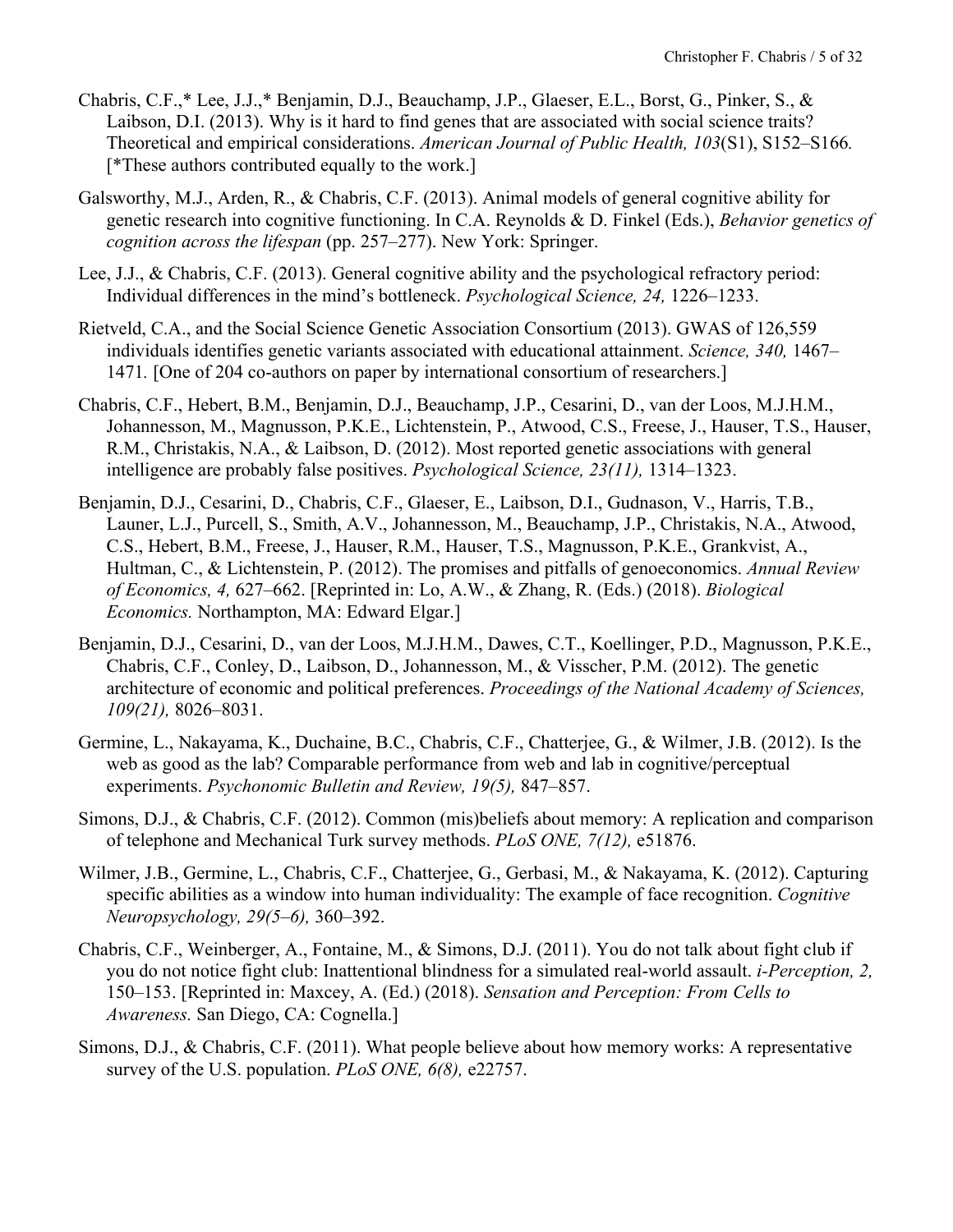- Woolley, A.W., Chabris, C.F., Pentland, A., Hashmi, N., & Malone, T.W. (2010). Evidence for a collective intelligence factor in the performance of human groups. *Science, 330,* 686–688. [Covered in "Defend Your Research," *Harvard Business Review,* June 2011.]
- Chabris, C.F., & Simons, D.J. (2010). *The invisible gorilla, and other ways our intuitions deceive us.* New York: Crown; London: HarperCollins. [Reprinted 16 times; New York Times bestseller in paperback, 6/26/11; reviewed by *Science, Trends in Cognitive Sciences, New Scientist,* and other media; published in 21 languages.]
- Wilmer, J.B., Germine, L., Chabris, C.F., Chatterjee, G., Williams, M., Loken, E., Nakayama, K., & Duchaine, B. (2010). Human face recognition is specific and highly heritable: A twin study. *Proceedings of the National Academy of Sciences, 107(11),* 5238–5241.
- Banerjee, K., Chabris, C.F., Lee, J.J., Johnson, V.E., Tsao, F., & Hauser, M.D. (2009). General intelligence in another primate: Individual differences across cognitive task performance in a New World monkey (*Saguinus oedipus*). *PLoS ONE, 4(6),* e5883.
- Chabris, C.F., Laibson, D.I., Morris, C.L., Schuldt, J.P., & Taubinsky, D. (2009). The allocation of time in decision-making. *Journal of the European Economic Association, 7(2–3),* 628–637*.* [NBER Working Paper #14353, September 2008, titled "Measuring intertemporal preferences with response times."]
- Chabris, C.F., Laibson, D.I., Morris, C.L., Schuldt, J.P., & Taubinsky, D. (2008). Individual laboratorymeasured discount rates predict field behavior. *Journal of Risk and Uncertainty, 37(2–3),* 237–269*.* [NBER Working Paper #14270, August 2008.]
- Chabris, C.F., Laibson, D.I., & Schuldt, J.P. (2008). Intertemporal choice. In S.N. Durlauf & L.E. Blume (Eds.), *The New Palgrave Dictionary of Economics* (2nd ed.). London: Palgrave Macmillan.
- Woolley, A.W., Gerbasi, M.E., Chabris, C.F., Kosslyn, S.M., & Hackman, J.R. (2008). Bringing in the experts: How team composition and collaborative planning jointly shape analytic effectiveness. *Small Group Research, 39(3),* 352–371. [Nominated for the 2007–2008 *Small Group Research* Best Article Award.]
- Chabris, C.F. (2007). Cognitive and neurobiological mechanisms of the Law of General Intelligence. In M.J. Roberts (Ed.), *Integrating the mind: Domain specific versus domain general processes in higher cognition* (pp. 449–491). Hove, UK: Psychology Press.
- Benjamin, D.J., Chabris, C.F., Glaeser, E.L., Gudnason, V., Harris, T., Laibson, D.I., Launer, L., & Purcell, S. (2007). Genoeconomics. In M. Weinstein, J.W. Vaupel, & K.W. Watcher (Eds.), *Biosocial surveys* (pp. 304–335)*.* Washington, DC: The National Academies Press.
- Woolley, A.W., Hackman, J.R., Jerde, T.E., Chabris, C.F., Bennett, S.L., & Kosslyn, S.M. (2007). Using brain-based measures to compose teams: How individual capabilities and team collaboration strategies jointly shape performance. *Social Neuroscience, 2(2),* 96–105.
- Chabris, C.F., & Glickman, M.E. (2006). Sex differences in intellectual performance: Analysis of a large cohort of competitive chess players. *Psychological Science, 17(12),* 1040–1046.
- Harris, G.J., Chabris, C.F., Clark, J., Urban, T., Aharon, I., Steele, S., McGrath, L., Condouris, K., & Tager-Flusberg, H. (2006). Brain activation during semantic processing in autism spectrum disorders via functional magnetic resonance imaging. *Brain and Cognition, 61(1),* 54–68.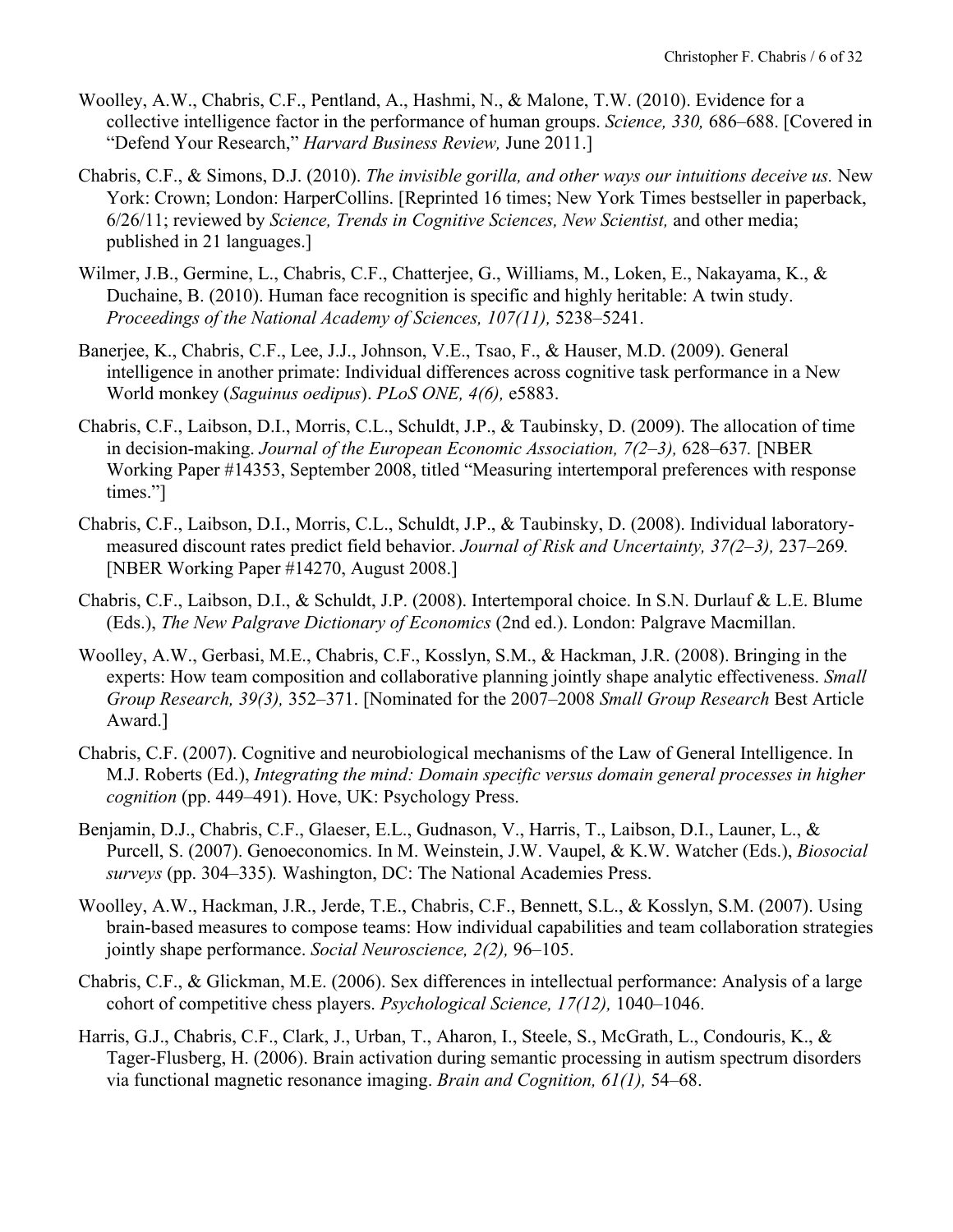- Aharon, I., Becerra, L., Chabris, C.F., & Borsook, D. (2006). Noxious heat induces fMRI activation in two anatomically distinct clusters within the nucleus accumbens. *Neuroscience Letters, 392(3),* 159– 164.
- Chabris, C.F., & Kosslyn, S.M. (2005). Representational correspondence as a basic principle of diagram design. In S-O. Tergan & T. Keller (Eds.), *Information visualization and knowledge visualization: Searching for synergies* (pp. 36–57)*.* Berlin: Springer.
- Hooven, C.K., Chabris, C.F., Ellison, P.T., & Kosslyn, S.M. (2004). The relationship of male testosterone to components of mental rotation. *Neuropsychologia, 42(6),* 782–790*.*
- Hadjikhani, N., Chabris, C.F., Joseph, R.M., Clark, J., McGrath, L., Aharon, I., Feczko, E., Tager-Flusberg, H., & Harris, G.J. (2004). Early visual cortex organization in autism: An fMRI study. *Neuroreport, 15(2),* 267–270*.*
- Hadjikhani, N., Joseph, R.M., Chabris, C.F., Clark, J., Steele, S., McGrath, L., Vangel, M., Snyder, J., Aharon, I., Feczko, E., Tager-Flusberg, H., & Harris, G.J. (2004). Activation of the fusiform gyrus when individuals with autism view faces. *Neuroimage, 22(3),* 1141–1150.
- Gray, J.R., Chabris, C.F., & Braver, T.S. (2003). Neural mechanisms of general fluid intelligence. *Nature Neuroscience, 6(3),* 316–322*.*
- Chabris, C.F., & Hearst, E.S. (2003). Visualization, pattern recognition, and forward search: Effects of playing speed and sight of the position on grandmaster chess errors. *Cognitive Science, 27(4),* 637– 648.
- Laeng, B., Chabris, C.F., & Kosslyn, S.M. (2003). Asymmetries in encoding spatial relations. In K. Hugdahl & R.J. Davidson (Eds.), *The asymmetrical brain* (pp. 303–339). Cambridge, MA: MIT Press.
- Levin, D.T., Simons, D.J., Angelone, B., & Chabris, C.F. (2002). Memory for centrally attended changing objects in an incidental real-world change detection paradigm. *British Journal of Psychology, 93(3),* 289–302.
- Simons, D.J., Chabris, C.F., Schnur, T.T., & Levin, D.T. (2002). Evidence for preserved representations in change blindness. *Consciousness and Cognition, 11(1),* 78–97.
- Elman, I., Karlsgodt, K.H., Gastfriend, D.R., Chabris, C.F., & Breiter, H.C. (2002). Cocaine-primed craving and its relationship to depressive symptomatology in individuals with cocaine dependence. *Journal of Psychopharmacology, 16(2),* 163–167.
- Herbert, M.R., Harris, G.J., Adrien, K.T., Ziegler, D.A., Makris, N., Kennedy, D.N., Lange, N.T., Chabris, C.F., Bakardjiev, A., Hodgson, J., Takeoka, M., Tager-Flusberg, H., & Caviness, V.S. (2002). Abnormal asymmetry in language association cortex in autism. *Annals of Neurology, 52(5),* 588–596.
- Aharon, I.,\* Etcoff, N.,\* Ariely, D.,\* Chabris, C.F.,\* O'Connor, E., & Breiter, H.C. (2001). Beautiful faces have variable reward value: Behavioral and fMRI evidence. *Neuron, 32(3),* 537–551*.* [\*These authors contributed equally to the work.]
- Most, S.B., Simons, D.J., Scholl, B.J., Jimenez, R., Clifford, E., & Chabris, C.F. (2001). How not to be seen: The contribution of similarity and selective ignoring to sustained inattentional blindness. *Psychological Science, 12(1),* 9–17.
- Most, S.B., Simons, D.J., Scholl, B.J., & Chabris, C.F. (2000). Sustained inattentional blindness: The role of location in the detection of unexpected dynamic events. *Psyche, 6(14).*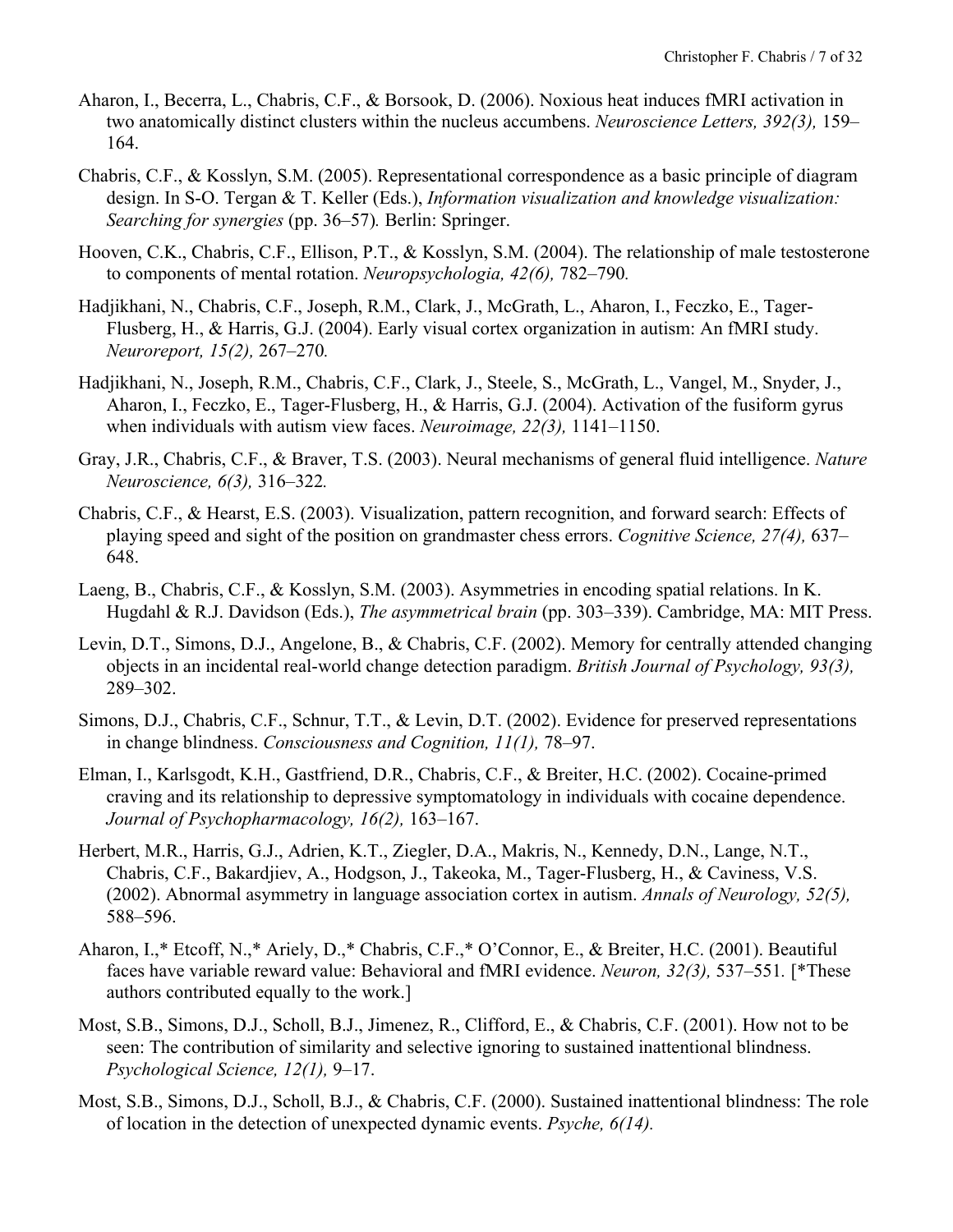- Chabris, C.F. (1999). Cognitive and neuropsychological mechanisms of expertise: Studies with chess masters. Doctoral dissertation, Harvard University.
- Chabris, C.F. (1999). Prelude or requiem for the "Mozart effect"? *Nature, 400,* 826–827*.*
- Simons, D.J., & Chabris, C.F. (1999). Gorillas in our midst: Sustained inattentional blindness for dynamic events. *Perception, 28(9),* 1059–1074.
- Baker, D.P., Chabris, C.F., & Kosslyn, S.M. (1999). Encoding categorical and coordinate spatial relations without input-output correlations: New simulation models. *Cognitive Science, 23(1),* 33–51.
- Chabris, C.F., & Kosslyn, S.M. (1998). How do the cerebral hemispheres contribute to encoding spatial relations? *Current Directions in Psychological Science, 7(1),* 8–14.
- Chabris, C.F. (1998). IQ since "The Bell Curve." *Commentary, 106(2),* 33–40.
- Chabris, C.F., et al. (1998). Does IQ matter? *Commentary, 106(5),* 13–23.
- Mijovic-Prelec, D., Chabris, C.F., Kosslyn, S.M., Shin, L.M., & Wray, S. (1998). The judgment of absence in neglect. *Neuropsychologia, 36(8),* 797-802.
- Kosslyn, S.M., Chabris, C.F., & Baker, D.P. (1995). Neural network models as evidence for different types of visual representations. *Cognitive Science*, *19(4)*, 575–579.
- Kosslyn, S.M., Chabris, C.F., Marsolek, C.J., Jacobs, R.A., & Koenig, O. (1995). On computational evidence for different types of spatial relations encoding: Reply to Cook et al. (1995). *Journal of Experimental Psychology: Human Perception and Performance*, *21(2)*, 423–431.
- Chabris, C.F., & Kosslyn, S.M. (1995). Illustrated editorial is value-added text. *Folio,* February, 28–29. [Reprinted, as "A picture is worth 1,000 words," in *Folio Special Sourcebook Issue*, 1996.]
- Kosslyn, S.M., Alpert, N.M., Thompson, W.L., Chabris, C.F., Rauch, S.L., & Anderson, A.K. (1994). Identifying objects seen from different viewpoints: A PET investigation. *Brain*, *117(5)*, 1055–1071.
- Mijovic-Prelec, D., Shin, L.M., Chabris, C.F., & Kosslyn, S.M. (1994). When does "no" really mean "yes"? A case study in unilateral visual neglect. *Neuropsychologia*, *32(2)*, 151–158.
- Kosslyn, S.M., & Chabris, C.F. (1993). The mind is not a camera, the brain is not a VCR: Some psychological guidelines for designing charts and graphs. *Aldus Magazine,* September/October, 35– 38.
- Kosslyn, S.M., Alpert, N.M., Thompson, W.L., Maljkovic, V., Weise, S.B., Chabris, C.F., Hamilton, S.E., Rauch, S.L., & Buonanno, F.S. (1993). Visual mental imagery activates topographically organized visual cortex: PET investigations. *Journal of Cognitive Neuroscience, 5(3),* 263–287. [Reprinted in: M.S. Gazzaniga (Ed.), *Cognitive Neuroscience: A Reader*. Oxford: Blackwell, 2000.]
- Chabris, C.F., & Hamilton, S.E. (1992). Hemispheric specialization for skilled perceptual organization by chessmasters. *Neuropsychologia*, *30(1)*, 47–57.
- Kosslyn, S.M., Chabris, C.F., Marsolek, C.J., & Koenig, O. (1992). Categorical versus coordinate spatial relations: Computational analyses and computer simulations. *Journal of Experimental Psychology: Human Perception and Performance*, *18(2)*, 562–577. [Reprinted in: S.M. Kosslyn & R.A. Anderson (Eds.), *Frontiers in Cognitive Neuroscience* (pp. 196–211). Cambridge, MA: MIT Press, 1992.]

Kosslyn, S.M., & Chabris, C.F. (1992). Minding information graphics. *Folio,* February, 69–71.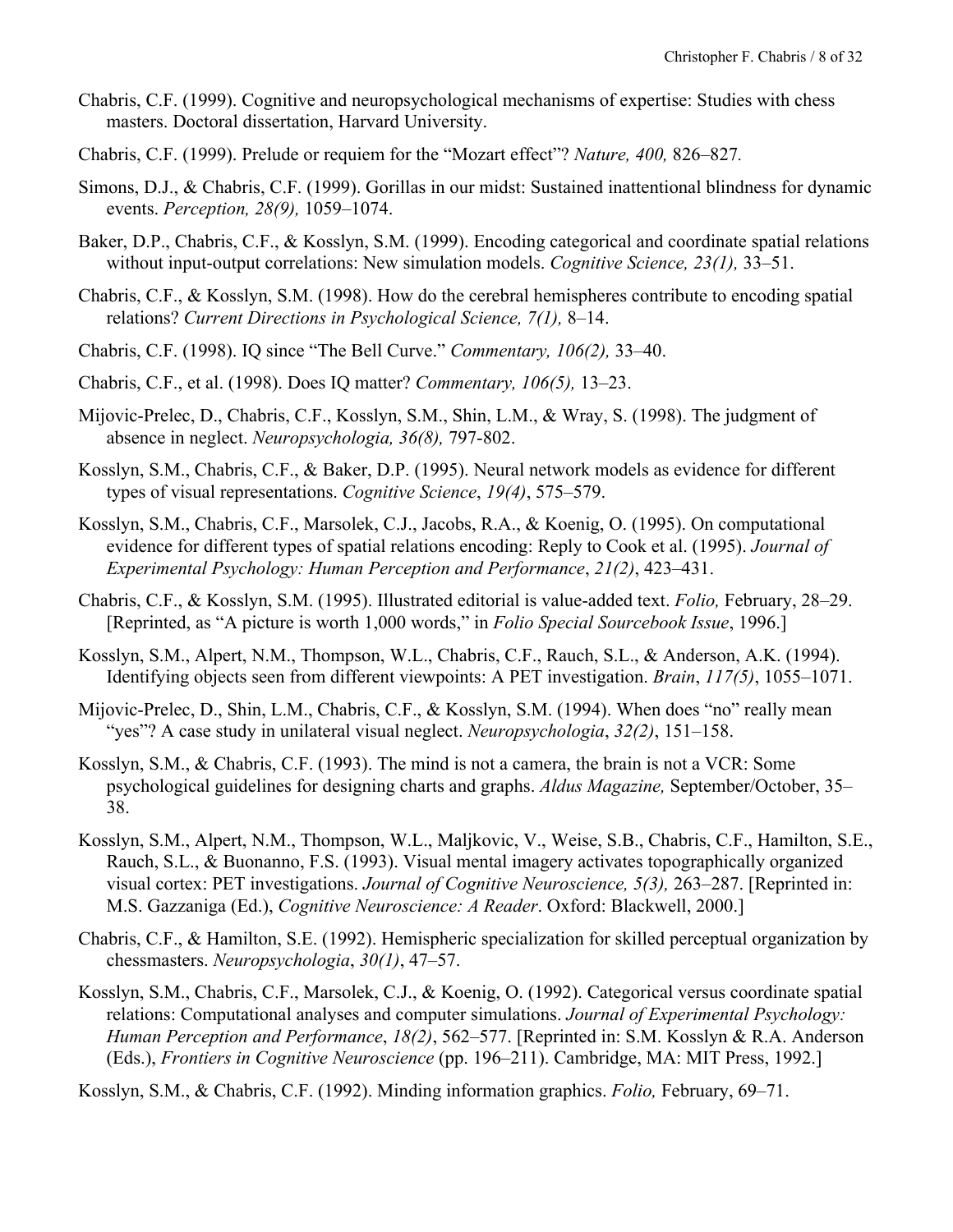- Kosslyn, S.M.,\* & Chabris, C.F.\* (1990). Naming pictures. *Journal of Visual Languages and Computing*, *1(1)*, 77–95. [\*These authors contributed equally to the work.]
- Kosslyn, S.M., Chabris, C.F., & Hamilton, S.E. (1990). Designing for the mind: Five psychological principles of articulate graphics. *Multimedia Review, 1(3),* 23–29.
- O'Reilly, R.C., Kosslyn, S.M., Marsolek, C.J., & Chabris, C.F. (1990). Receptive field characteristics that allow parietal lobe neurons to encode spatial properties of visual input: A computational analysis. *Journal of Cognitive Neuroscience*, *2(2)*, 141–155.

# **Book Reviews**

- Chabris, C.F. (2017). How we make up our minds. [Review of four books: (1) *Scienceblind: Why Our Intuitive Theories About the World Are So Often Wrong* by Andrew Shtulman; (2) *The Secret Life of the Mind: How Your Brain Thinks, Feels, and Decides* by Mariano Sigman; (3) *Strange Contagion: Inside the Surprising Science of Infectious Behaviors and Viral Emotions and What They Tell Us About Ourselves* by Lee Daniel Kravetz; (4) *The Influential Mind: What the Brain Reveals About Our Power to Change Others* by Tali Sharot.] *The New York Times,* 24 September.
- Chabris, C.F. (2014). What you need to remember. [Review of the book *The Organized Mind* by Daniel J. Levitin.] *The Wall Street Journal,* 16 August.
- Chabris, C.F. (2013). The Goliath of nonfiction. [Review of the book *David and Goliath: Underdogs, Misfits, and the Art of Battling Giants* by Malcolm Gladwell.] *The Wall Street Journal,* 28 September. (Selected by *Arts & Letters Daily.*)
- Chabris, C.F. (2012). Go ahead, think it over. [Review of the book *Wait: The Art and Science of Delay* by Frank Partnoy.] *The Wall Street Journal,* 23 June.
- Chabris, C.F. (2012). Boggle the mind. [Review of the book *Imagine: How Creativity Works* by Jonah Lehrer.] *The New York Times,* 13 May.
- Chabris, C.F. (2011). Why the grass is greener. [Review of the book *Thinking, Fast and Slow* by Daniel Kahneman.] *The Wall Street Journal,* 22 October.
- Chabris, C.F. (2011). Think again. [Review of three books: (1) *Now You See It: How the Brain Science of Attention Will Transform the Way We Live, Work, and Learn* by Cathy Davidson; (2) *Brain Bugs: How the Brain's Flaws Shape Our Lives* by Dean Buonomano; (3) *The Compass of Pleasure: How Our Brains Make Fatty Foods, Orgasm, Exercise, Marijuana, Generosity, Vodka, Learning, and Gambling Feel So Good* by David J. Linden.] *The New York Times,* 16 October.
- Chabris, C.F. (2011). The stranger within. [Review of the book *Incognito: The Secret Lives of the Brain* by David Eagleman.] *The Wall Street Journal,* 15 June.
- Chabris, C.F. (2011). Knowing what isn't so. [Review of the book *Everything is Obvious: Once You Know the Answer* by Duncan Watts.] *The Wall Street Journal,* 9 April.
- Chabris, C.F. (2011). The mind readers. [Review of the book *The Social Animal: The Hidden Sources of Love, Character, and Achievement* by David Brooks.] *The Wall Street Journal,* 5 March.
- Chabris, C.F. (2010). The other "g" spot. [Review of the book *How Intelligence Happens* by John Duncan.] *The Wall Street Journal,* 23 October.
- Chabris, C.F. (2010). Pick an ordeal, any ordeal. [Review of the book *The Art of Choosing* by Sheena Iyengar.] *The Wall Street Journal,* 16 April.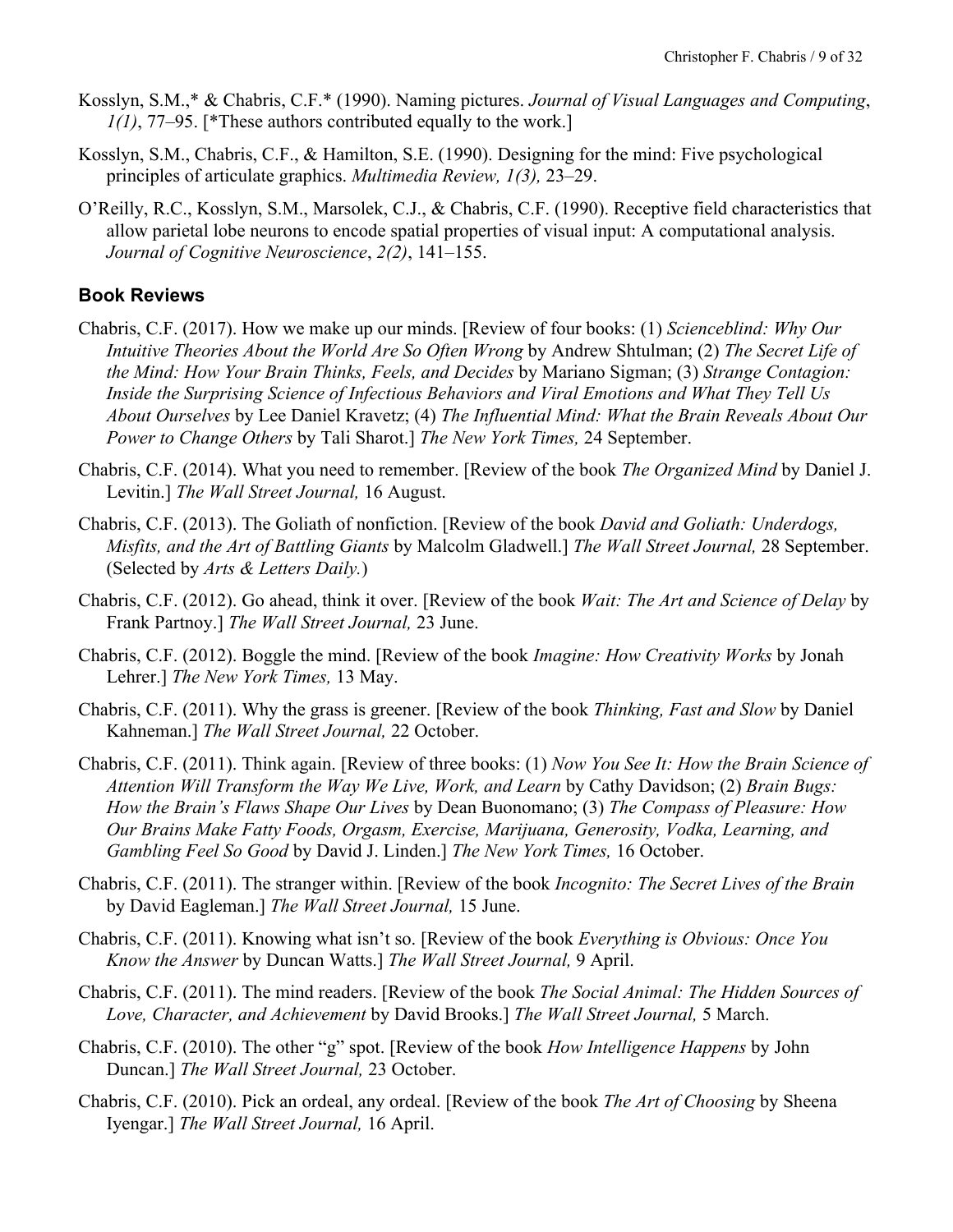- Chabris, C.F. (2010). Old habits die hard. [Review of the book *Switch: How to Change Things When Change is Hard* by Chip Heath and Dan Heath.] *The Wall Street Journal,* 19 February.
- Chabris, C.F. (2009). Information, please. [Review of the book *Reading in the brain: The science and evolution of a human invention* by Stanislas Dehaene.] *The Wall Street Journal,* 18 December.
- Chabris, C.F. (2009). Why the eyes have it. [Review of the book *The vision revolution: How the latest research overturns everything we thought we knew about human vision* by Mark Changizi.] *The Wall Street Journal,* 19 June.
- Chabris, C.F. (2009). How to wake up slumbering minds. [Review of the book *Why don't students like school? A cognitive scientist answers questions about how the mind works and what it means for the classroom* by Daniel T. Willingham.] *The Wall Street Journal,* 27 April. (Selected by *Arts & Letters Daily,* summarized in *The Week.*)
- Chabris, C.F. (2009). Last-minute changes. [Review of the book *The 10,000 year explosion: How civilization accelerated human evolution* by Gregory Cochran and Henry Harpending.] *The Wall Street Journal,* 12 February. (Selected by *Arts & Letters Daily.*)
- Chabris, C.F. (2008). You have too much mail. [Review of the book *The overflowing brain: Information overload and the limits of working memory* by Torkel Klingberg.] *The Wall Street Journal,* 15 December.
- Chabris, C.F. (2008). The reflection reflex: How brain researchers pinpointed the inextricable link between seeing and doing. [Review of two books: (1) *Mirroring people: The new science of how we connect with others* by Marco Iacoboni; (2) *Mirrors in the brain: How our minds share actions, emotions, and experience* by Giacomo Rizzolatti and Corrado Sinigaglia.] *The Wall Street Journal,* 31 May.
- Chabris, C.F. (2005). Marked by genius. [Review of the book *The creating brain: The neuroscience of genius* by Nancy C. Andreasen.] *The Wall Street Journal,* 30 December*.*
- Chabris, C.F. (2004). Molecules of desire. [Review of the book *Why we love: The nature and chemistry of romantic love* by Helen Fisher.] *The Wall Street Journal,* 13 February.
- Chabris, C.F. (1999). Braintwisters. [Review of the book *The myth of the first three years: A new understanding of early brain development and lifelong learning* by John T. Bruer.] *Commentary, 108(5),* 74–77.

# **Essays and Commentaries**

- Brown, M., Speer, A., & Chabris, C.F. (in press). The good, the bad, and the ugly of personality testing at work. *The Atlantic*.
- Wai, J., Brown, M., & Chabris, C.F. (2019). The hated SAT is still the fairest thing about college admissions. *The Washington Post,* 24 March.
- Heck, P.R., & Chabris, C.F. (2018). You're not as smart as you think. *The Wall Street Journal,* 21 July.
- Chabris, C.F., & Brown, M. (2018). Starbucks's troubles can be a test for anti-bias training: Does it work? *The Wall Street Journal,* 25 April.
- Chabris, C.F., & Hart, J.J. (2016). How not to explain success. *The New York Times,* 10 April. [Reprinted in *Gulf News* (Dubai), 11 April 2016.]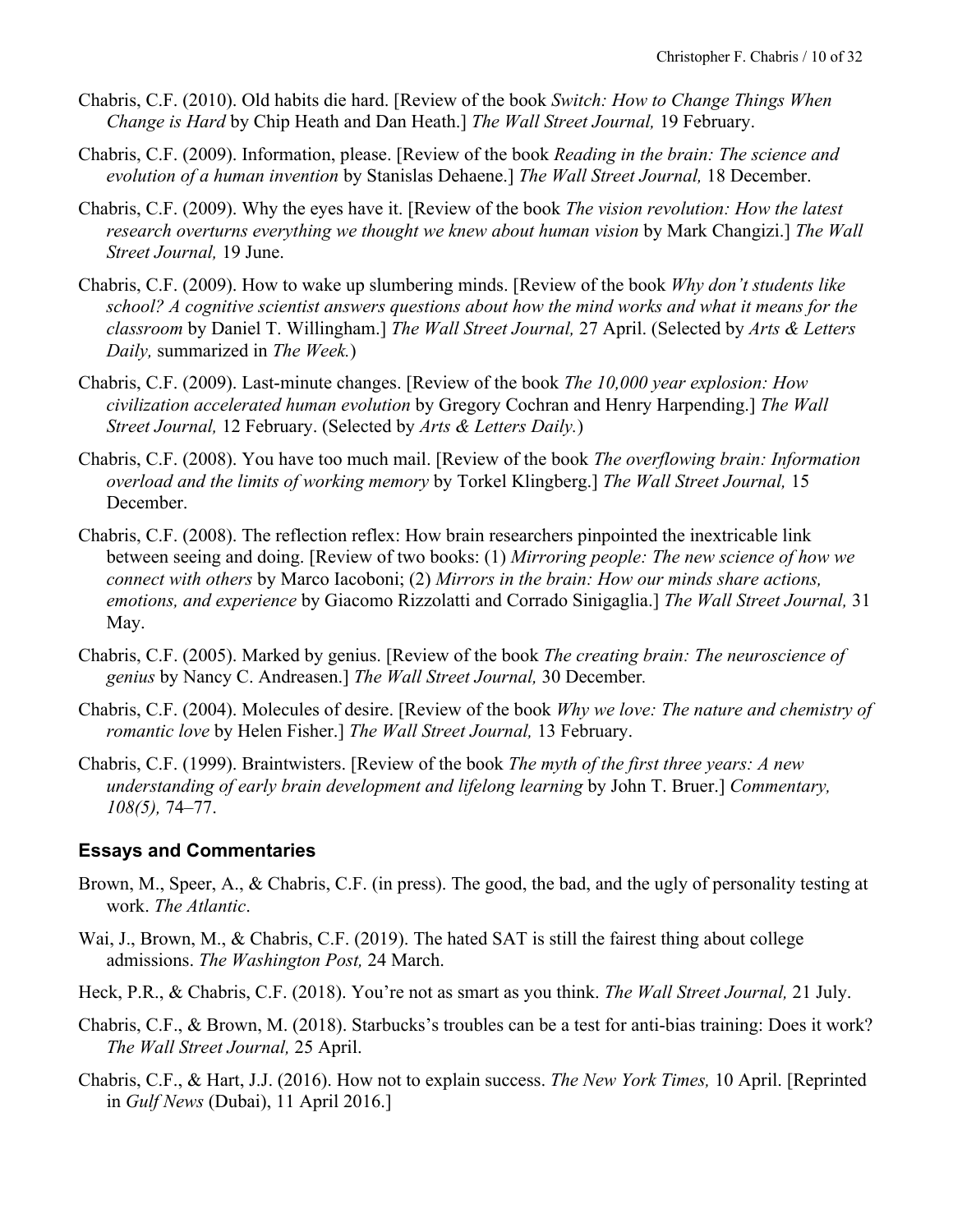- Chabris, C.F., & Simons, D.J. (2016). Les souvenirs des attentats de Bruxelles sont-ils gravés dans les mémoires ou effaçables? *Le Huffington Post,* 1 April.
- Simons, D.J., & Chabris, C.F. (2015). A simple solution for distracted driving. *The Wall Street Journal,* 31 October.
- Meyer, M.N., & Chabris, C.F. (2015). Corporations, please experiment on us. *The New York Times,* 21 June.
- Chabris, C.F., & Simons, D.J. (2015). How not to be the next Brian Williams: Ten ways to avoid false memories. *Slate,* 10 February.
- Chabris, C.F. (2015). Why is it hard to think about thinking machines? [symposium contribution] *Edge,* 17 January. [edge.org/response-detail/26224] Reprinted in: Brockman, J. (Ed.) (2015). *What to think about machines that think.* New York: Harper Perennial.
- Woolley, A.W., Malone, T.W., & Chabris, C.F. (2015). Why some teams are smarter than others. *The New York Times,* 18 January. [#2 most emailed and #1 most shared article on NYTimes.com]
- Chabris, C.F., & Simons, D.J. (2014). Why our memory fails us. *The New York Times,* 2 December. [#2 most emailed and shared article on NYTimes.com]
- Meyer, M.N., & Chabris, C.F. (2014). Why psychologists' food fight matters. *Slate,* 31 July. [French translation: "Les chercheurs en psychologie s'écharpent, et nous ne devrions pas nous en laver les mains," Slate.fr, 1 October.]
- Hambrick, D.Z., & Chabris, C.F. (2014). Yes, IQ really matters: Critics of the SAT and other standardized tests are disregarding the data. *Slate,* 15 April. [#2 most popular article on Slate.com]
- Chabris, C.F. (2014). On Kahneman. [symposium contribution] *Edge,* 27 March. [edge.org/conversation/on-kahneman-the-reality-club]
- Chabris, C.F., & Wai, J. (2014). Smart hiring? Maybe for Google. *Los Angeles Times,* 9 March. [Reprinted in *Atlanta Journal-Constitution, Arizona Daily Sun.*]
- Chabris, C.F. (2013). The trouble with Malcolm Gladwell. *Slate,* 8 October. [#1 most popular article on Slate.com]
- Meyer, M.N., & Chabris, C.F. (2013). Government: When push comes to nudge. *Los Angeles Times,* 29 September.
- Simons, D.J., & Chabris, C.F. (2013). Is Google Glass dangerous? *The New York Times,* 26 May.
- Chabris, C.F. (2013). Multibillion-dollar map of human brain might not be worth it. *Los Angeles Times,* 17 March.
- Chabris, C.F., & Simons, D.J. (2013). Does this ad make me fat? *The New York Times,* 10 March.
- Chabris, C.F., & Simons, D.J. (2012). Using just 10% of your brain? Think again. *The Wall Street Journal,* 17 November.
- Simons, D.J., & Chabris, C.F. (2012). Do our gadgets really threaten planes? *The Wall Street Journal,* 8 September.
- Chabris, C.F., & Simons, D.J. (2012). Why we should scam the scammers. *The Wall Street Journal,* 3 August.
- Chabris, C.F., & Simons, D.J. (2010). Fight "The Power." *The New York Times,* 26 September.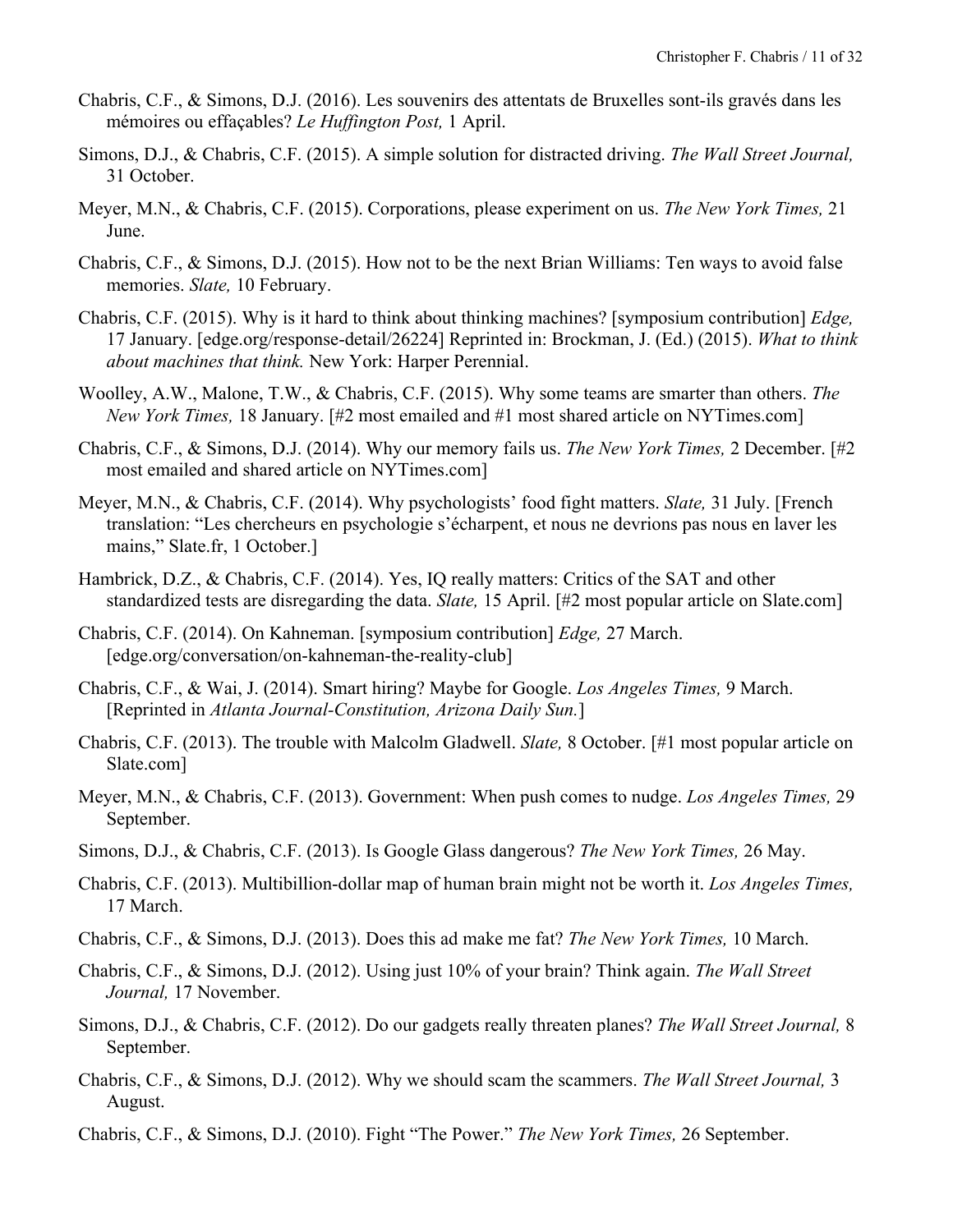- Chabris, C.F., & Simons, D.J. (2010). Digital alarmists are wrong. *Los Angeles Times,* 25 July. [Selected for "Quote of the week" in *The Week.* Reprinted in: Bachmann, S., & Barth, M., *Between Worlds: A Reader, Rhetoric, and Handbook.* Boston: Pearson, 2012.]
- Simons, D.J., & Chabris, C.F. (2010). Do politicians lie, or just misremember it wrong? *Chicago Tribune,* 25 July.
- Chabris, C.F., & Simons, D.J. (2010). Why financial reform will fail. *The Daily Beast,* 14 July.
- Chabris, C.F., & Simons, D.J. (2010). Obama and the oil spill: In the abstract. *The Huffington Post,* 21 June. (Revised version published as "Driven to abstraction" at *PBS Need to Know,* 5 July.)
- Simons, D.J., & Chabris, C.F. (2010). Hands-free cellphones not solution to distracted driving. *The Seattle Times,* 3 June.
- Simons, D.J., & Chabris, C.F. (2010). The trouble with intuition. *Chronicle of Higher Education,* 30 May. [Selected by *Arts & Letters Daily.*]
- Simons, D.J., & Chabris, C.F. (2010). Why losers have delusions of grandeur. *New York Post,* 23 May.

Chabris, C.F., & Simons, D.J. (2010). Four ways information can lead us astray. *OPEN Forum,* 19 May.

Chabris, C.F., & Simons, D.J. (2010). Think again. *Spirit,* May.

Chabris, C.F. (2010). Hard questions from "soft" sciences. *The Wall Street Journal,* 16 April.

### **Papers Submitted for Publication**

- Brown, M.I., Heck, P.R., & Chabris, C.F. (2021). The Social Shapes Test as a self-administered, online test of social intelligence: Three studies with typically developing adults and adults with autismspectrum disorder. Submitted to *Journal of Autism and Developmental Disorders.*
- Heck, P.R., Brown, M.I., & Chabris, C.F. (2021). Socially (un)skilled and unaware of it: A robust negative relationship between self-evaluation and performance measures of social intelligence. Submitted to *Acta Psychologica.*
- Milkman, K. et al. (2021). A 680,000-person megastudy of nudges to compel vaccination in pharmacies. Submitted to *Proceedings of the National Academy of Sciences.* [https://papers.ssrn.com/sol3/papers.cfm?abstract\_id=3780356] [\*One of 46 co-authors on paper by consortium of behavioral science and medical researchers.]
- Wai, J., Anderson, S.M., Perina, K., Worrell, F.C., & Chabris, C.F. (2021). The most successful and influential "outlier" Americans come from a surprisingly narrow range of elite educational backgrounds. Under revision.
- Shermohammed, M., Goren, A., Lanyado, A., Yesharim, R., Wolk, D.M., Doyle, J., Meyer, M.N.,\* & Chabris, C.F.\* (2021). Informing patients that they are at high risk for serious complications of viral infection increases vaccination rates. Under revision. [https://www.medrxiv.org/content/10.1101/2021.02.20.21252015v1] [\*These authors contributed equally to the work.]
- Brown, M., Speer, A., Tenbrink, A., & Chabris, C.F. (2020). Using game-based assessment to measure social intelligence: Comparing group score differences compared with traditional assessment methods. Resubmitted to *International Journal of Selection and Assessment.*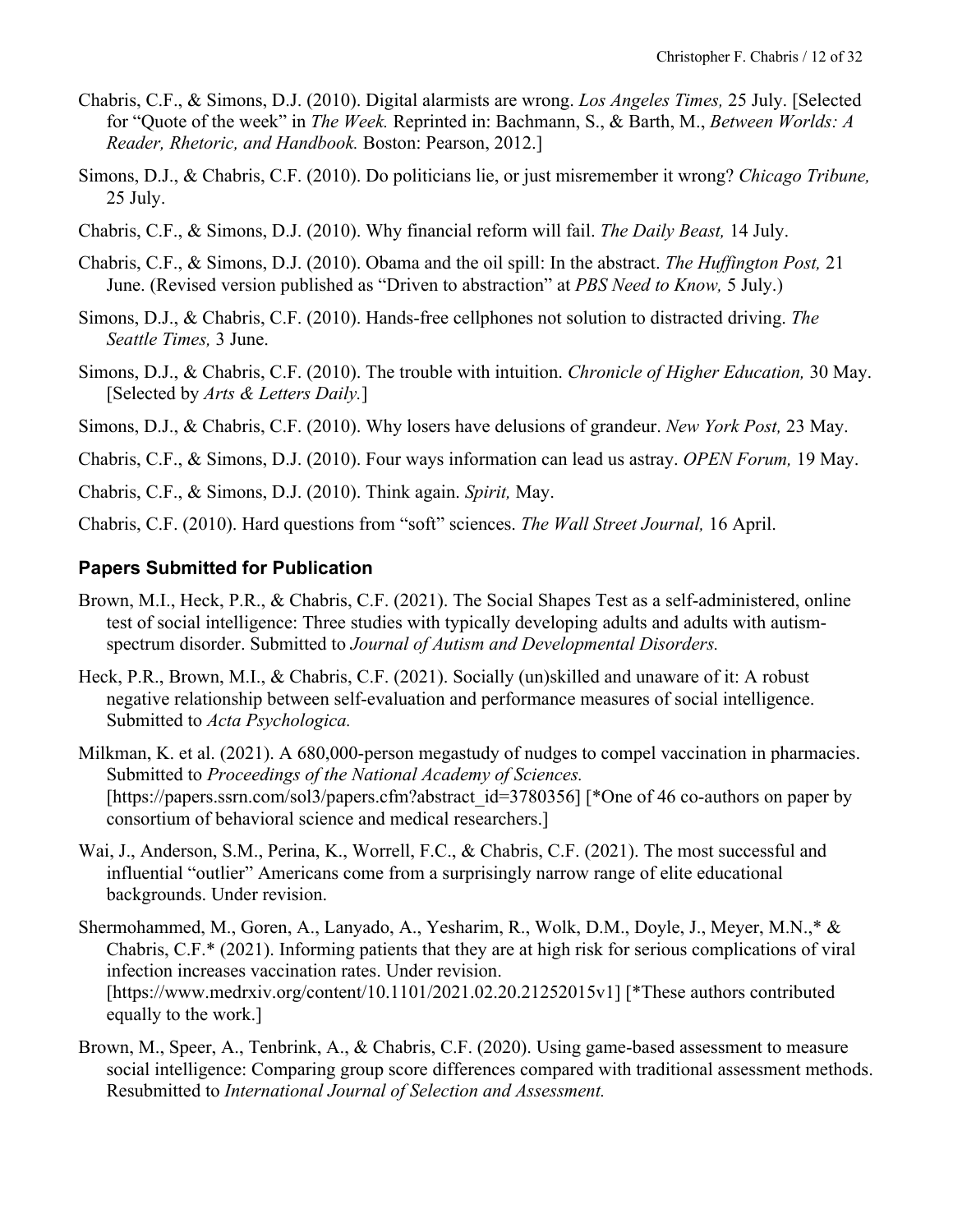Heydari, P., Huynh, A.V., & Chabris, C.F. (2020). Evidence that the attraction effect results from changing the reference point implied by a menu of alternatives. Under revision. [http://ssrn.com/abstract=3432624]

### **Selected Conference Presentations and Posters**

- Santos, H.C., Goren, A., Chabris, C.F.,\* & Meyer, M.N.\* (2021). Reminders designed with behavioral science features increase COVID-19 vaccination. Presented at the 3rd Nudges in Health Care Symposium, University of Pennsylvania, Philadelphia, 20 May [conference held online due to COVID-19]. [\*These authors contributed equally to the work.]
- Shermohammed, M., Goren, A., Meyer, M.N.,\* & Chabris, C.F.\* (2021). A well-timed reminder can increase patient portal enrollment by 200%. Presented at the 3rd Nudges in Health Care Symposium, University of Pennsylvania, Philadelphia, 20 May [conference held online due to COVID-19]. [\*These authors contributed equally to the work.]
- Shermohammed, M., Goren, A., Lanyado, A., Yesharim, R., Wolk, D.M., Doyle, J., Meyer, M.N.,\* & Chabris, C.F.\* (2021). Informing patients that they are at high risk for serious complications of viral infection increases vaccination rates. Presented at the 3rd Nudges in Health Care Symposium, University of Pennsylvania, Philadelphia, 20 May [conference held online due to COVID-19]. [\*These authors contributed equally to the work.]
- Heck, P.R., Meyer, M.N., Chabris, C.F., & Heydari, P. (2020). Aversion to COVID-19 experiments. Presented at the 10th Behavioral Science and Health Symposium, University of Pennsylvania, Philadelphia, 3–4 December [conference held online due to COVID-19].
- Heck, P.R., Benjamin, D.J., Simons, D.J., & Chabris, C.F. (2020). Overconfidence and the unskilled-butunaware effect despite precise and accurate information about one's skill: A study of 3388 tournament chess players. Submitted to the Behavioral Decision Research in Management Conference, Barcelona, 16–18 June [conference postponed due to COVID-19].
- Brown, M.I., Wai, J., & Chabris, C.F. (2020). Can you ever be too smart to be successful? Linear and nonlinear effects of GMA. Presented at the 35th Meeting of the Society for Industrial and Organizational Psychology, 16–30 June [conference held online due to COVID-19].
- Meyer, M.N., Heck, P.R., Holtzman, G., Anderson, S.M., Cai, W., Watts, D.J., & Chabris, C.F. (2019). The A/B Effect: Objecting to experiments that compare two unobjectionable policies or treatments. Presented at the 9th Behavioral Science and Health Symposium, University of Pennsylvania, Philadelphia, 21–22 November. [#1 ranked abstract submission]
- Heck, P.R., Benjamin, D.J., Simons, D.J., & Chabris, C.F. (2019). Overconfidence and the unskilled-butunaware effect despite precise and accurate information about one's skill: A study of tournament chess players. Presented at the Annual Meeting of the Society for Judgment and Decision Making, Montreal, 15–18 November.
- Wai, J., Anderson, S.M., Perina, K., & Chabris, C.F. (2019). Academic giftedness and high performance: A study of 26,000 top achievers in 30 fields. Presented at the 66th Annual Convention of the NAGC, Albuquerque, NM, 7–10 November.
- Meyer, M.N., & Chabris, C.F. (2019). Starting a nudge unit: Lessons learned from the first year of Geisinger's Behavioral Insights Team. Presented at the 2nd Nudges in Health Care Symposium, University of Pennsylvania, Philadelphia, 16–17 September.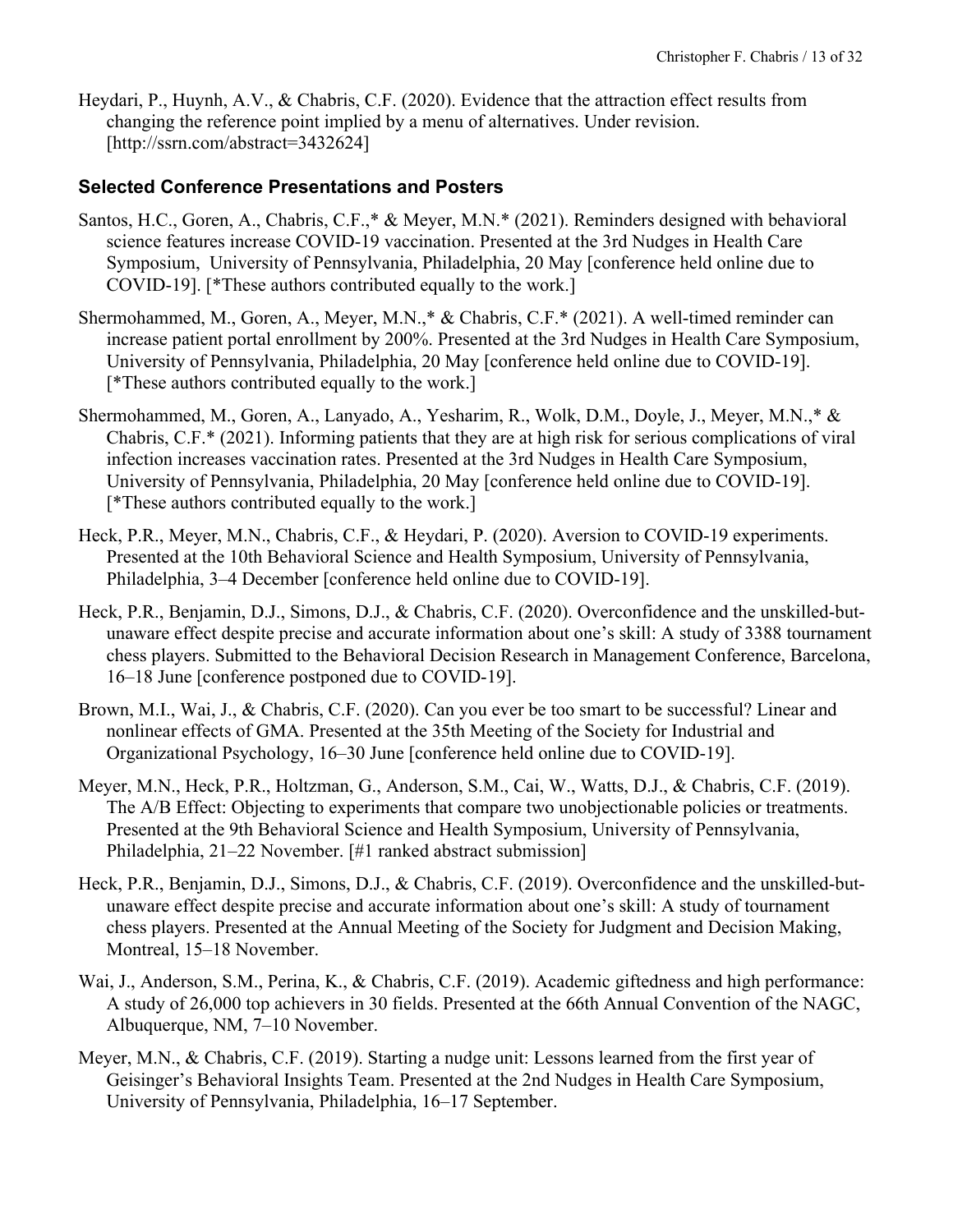- Wai, J., Anderson, S., Perina, K., Worrell, F.C., & Chabris, C.F. (2019). How intelligent and educated are the American elite? A study of 26,000 U.S. leaders across 30 sectors. Presented at the Annual Conference of the International Society for Intelligence Research, Minneapolis, MN, 11–13 July.
- Chabris, C.F. (2019). We are surrounded by fraud. Presented as part of Dark and Dangerous Thoughts, Museum of Old and New Art, Hobart, Tasmania, Australia, 6–9 June.
- Brown, M.I., Ratajska, A., Hughes, S., Fishman, J., Huerta, E., & Chabris, C.F. (2019). The Social Shapes Test: A new ability measure of social intelligence. Presented at the 34th Meeting of the Society for Industrial and Organizational Psychology, National Harbor, MD, 4–7 April.
- Heck, P.R., Benjamin, D.J., Simons, D.J., & Chabris, C.F. (2019). Does overconfidence persist despite accurate, objective, and public information about one's skill? A study of tournament chess players. Presented at the International Convention of Psychological Science, Paris, 7–9 March.
- Brown, M.I., Rataiska, A., Hughes, S., Fishman, J., Huerta, E., & Chabris, C.F. (2019). The Social Shapes Test: A new measure of social intelligence and Theory of Mind. Presented at the Annual Convention of the Society for Personality and Social Psychology, Portland, OR, 7–9 February.
- Heck, P.R., Benjamin, D.J., Simons, D.J., & Chabris, C.F. (2019). Does overconfidence persist despite precise and public information about skill? A study of tournament chess players. Presented at the Annual Convention of the Society for Personality and Social Psychology, Portland, OR, 7–9 February.
- Zheutlin, A., Dennis, J., Restrepo, N., Ruderfer, D., Chabris, C.F., Davis, L., & Smoller, J.W. (2018). Validation of psychiatric polygenic risk scores across three healthcare systems using electronic health records. Presented at the XXVI World Conference of Psychiatric Genetics, Glasgow, 11–15 October.
- Meyer, M.N., Heck, P., Holtzman, G., Anderson, S.M., Cai, W., Watts, D.J., & Chabris, C.F. (2018). The A/B illusion: Objecting to experimentally comparing two unobjectionable policies. Presented at the Behavioral Decision Research in Management Conference, Harvard Business School, Boston, MA, 7– 9 June.
- Chabris, C.F. (2018). Collective intelligence as a central characteristic of small groups. Keynote presentation at the 12th BIAL Foundation Symposium, "Behind and Beyond the Brain." Porto, Portugal, 4–7 April.
- Chabris, C.F. (2017). The Invisible Gorilla. Presented at the Geisinger National Symposium on Healthcare, Danville, PA, 8–10 November.
- Chabris, C.F. (2017). On the prevalence and persistence of "neuromyths." Presented at the Wenner-Gren Foundations International Symposium, "Knowledge Resistance and How to Cure It." Stockholm, 6–9 September.
- Chabris, C.F. (2017). The Invisible Gorilla and other critical everyday cognitive limitations. Keynote presentation at the International Pediatric Simulation Symposia and Workshops, Boston, MA, 1–3 June.
- Chabris, C.F. (2017). The Invisible Gorilla: From the classroom to the real world, and back again. Distinguished Lecture at the Association for Psychological Science Teaching Institute, Boston, MA, 25 May.
- Chabris, C.F. (2017). The Invisible Gorilla: From the classroom to the real world, and back again. Keynote presentation at the Michigan Undergraduate Psychology Research Conference, Hillsdale College, Hillsdale, MI, 8 April.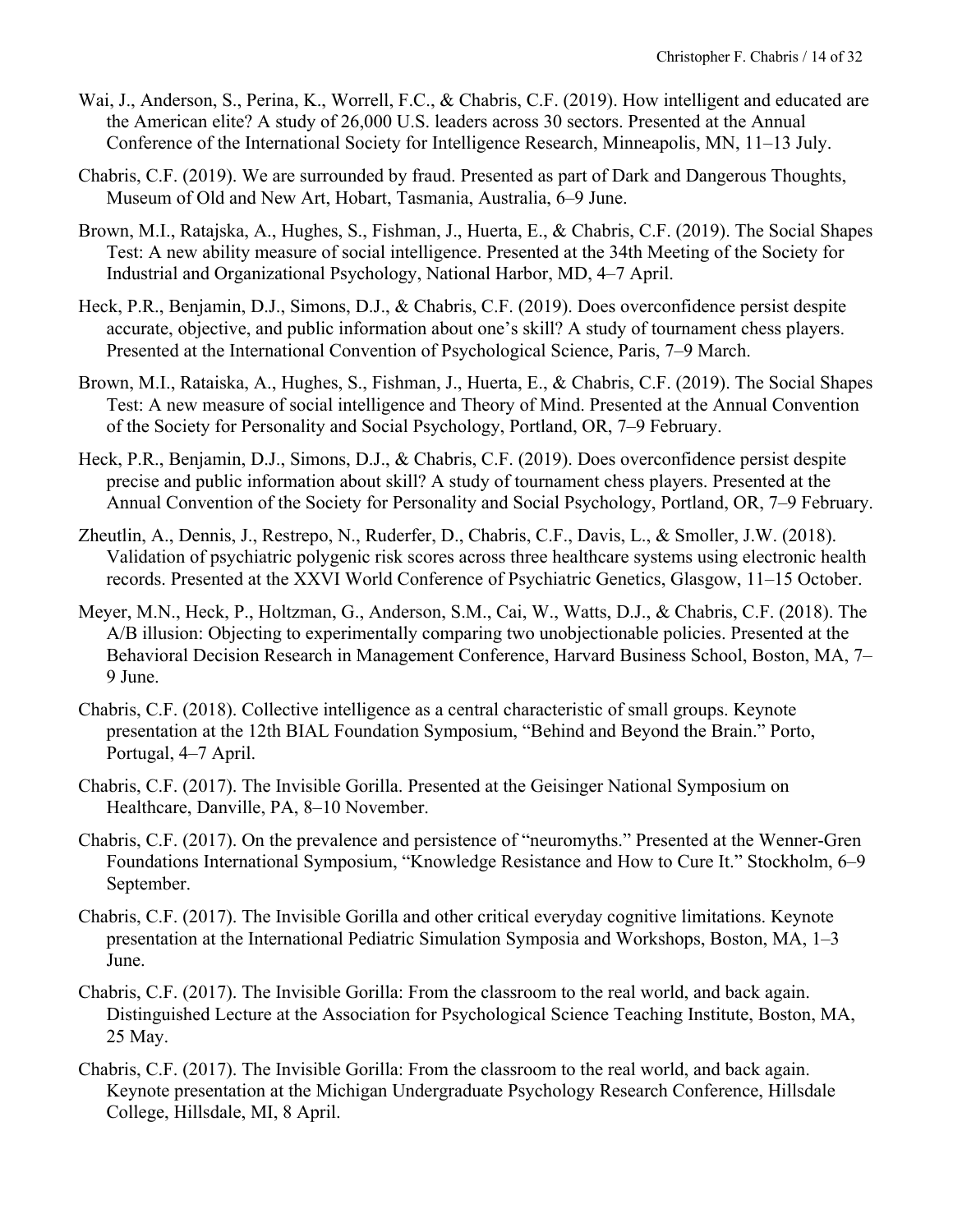- Chabris, C.F. (2017). On the prevalence and persistence of "neuromyths." Presented at the Swedish Collegium for Advanced Study Symposium "From Neuroscience to the Classroom," Uppsala, Sweden, 5–6 April.
- Chabris, C.F. (2015). General intelligence, collective intelligence, and social intelligence. Presented at the Fourth Champalimaud Neuroscience Symposium: Perspectives on Social Behavior, Lisbon, 16–19 September.
- Chabris, C.F. (2015). Giving psychological science away: Writing for the public rather than for your colleagues. Presented at the Annual Meeting of the Association for Psychological Science, New York, 21–24 May. [Shorter version presented at the APS conference in San Francisco in 2014.]
- Chabris, C.F. (2014). Attention and memory as scarce cognitive resources. Keynote presentation at the Human Behavior in Design Conference, ETH, Ascona, Switzerland, 14–17 October.
- Chabris, C.F. (2014). Charging a fee to use the toilet: Attitudes about the place of markets in society. Presented at the Shifting Attitudes Conference, Institute for Advanced Study in Toulouse, 20 June.
- Chabris, C.F., Benjamin, D.J., & Simons, D.J. (2014). Overconfidence and the unskilled-but-unaware effect despite precise and accurate information about one's skill: A study of tournament chess players. Presented at the Annual Meeting of the Midwest Economics Association, Evanston, IL, 21–23 March.
- Lang, H., Bongard, M., Chabris, C.F., DeAngelo, G., & Mandart, J. (2014). Theory of mind and general intelligence in dictator and ultimatum games. Presented at the Conference of the Eastern Economic Association, Boston, 6–9 March.
- Chabris, C.F. (2013). Finding the active ingredients in a chess intervention. Presented at the Chess and Education Conference, London, 7–8 December.
- Chabris, C.F. (2013). Aristotle's hypothesis about the nature of collective intelligence. Presented at the CLLE Laboratory, Université de Toulouse le Mirail, Toulouse, 6 December.
- Chabris, C.F. (2013). Attention in cognitive psychology, neuroscience, and management. Presented at the Managerial and Organizational Attention Research Workshop, ETH Zurich, 13 June.
- Germine, L., Nakayama, K., Wilmer, J., Chatterjee, G., Chabris, C.F., & Hartshorne, J. (2013). Heterogeneity in cognitive maturation and aging: Why there is no such thing as an adult control. Presented at the Annual Meeting of the Vision Sciences Society, Naples, FL.
- Chabris, C.F. (2013). Aristotle's hypothesis and the relationship between individual intelligence and collective intelligence. Presented at the Society for Personality and Social Psychology Judgment and Decision Making Preconference, New Orleans, 16 January.
- Chabris, C.F. (2012). Scientists and journalists: Personal reflections. Presented at the PopTech Science and Social Innovation Fellows Program, Camden, ME, 15 October.
- Chabris, C.F. (2012). The concept of attention in cognition and in management research. Remarks at the workshop "Attention Needs More Attention," Academy of Management, Boston, 4 August.
- Chabris, C.F. (2012). Aristotle's hypothesis and the relationship between individual intelligence and collective intelligence. Presented at the MIT Conference on Collective Intelligence, Cambridge, MA, 18–20 April.
- Chabris, C.F. (2011). Resisting unconscious manipulation: Should we bother? Presented at the Workshop on the Psychology and Economics of Scarce Attention, Toulouse, France, 23 September.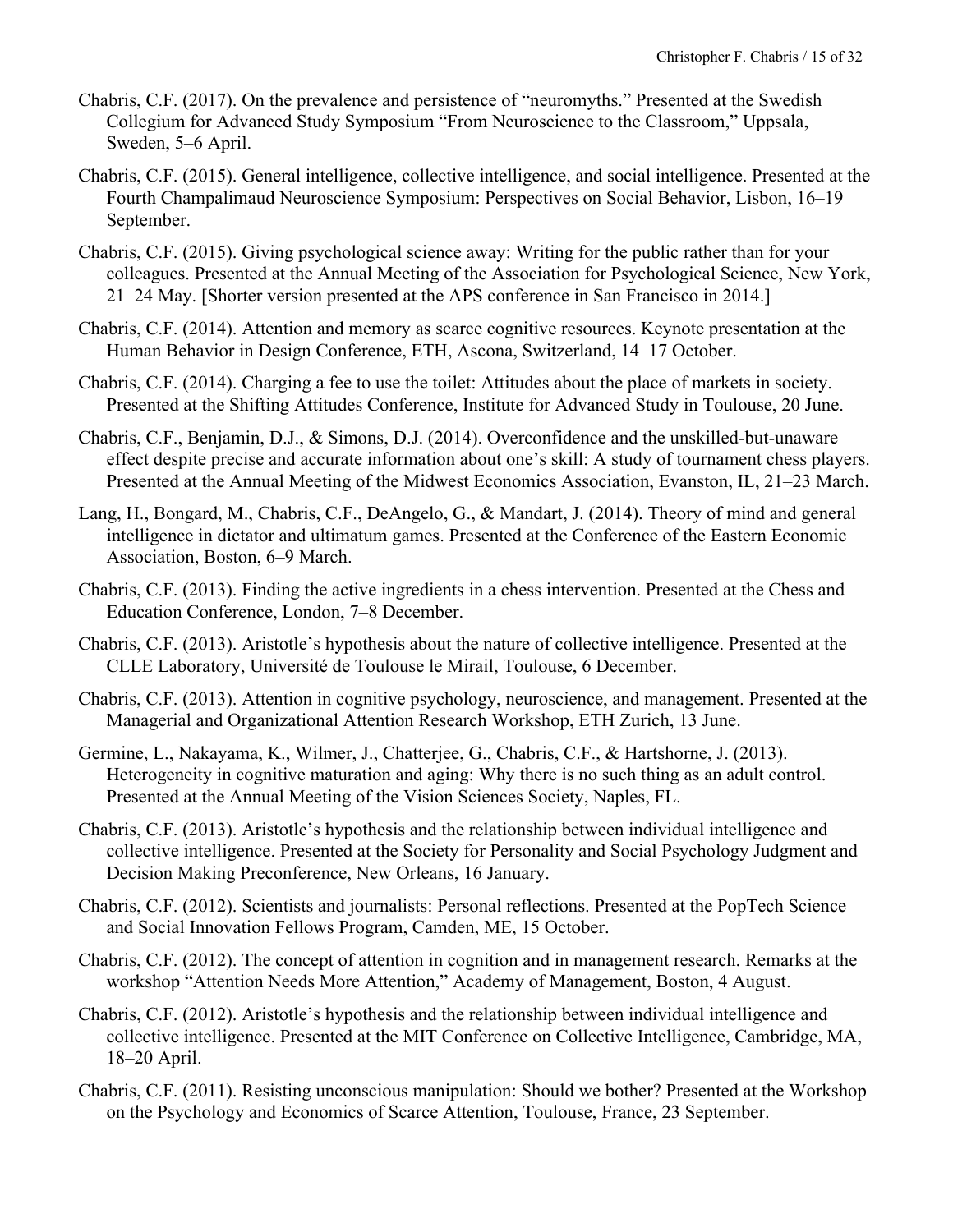- Chabris, C.F., Hebert, B.M., Benjamin, D.J., Beauchamp, J., Atwood, C., Freese, J., Hauser, T.S., Hauser, R.M., & Laibson, D.I. (2010). Most published SNP associations with general cognitive ability are probably false positives. Presented at the Integrating Genetics and the Social Sciences Conference, Boulder, CO, 2–3 June.
- Lee, J.J., & Chabris, C.F. (2009). Genome-wide association studies of cognitive abilities: Transition from SNP-genotyping to whole-genome sequencing. Presented at the Annual Conference of the International Society for Intelligence Research, Madrid, 17–19 December.
- Benjamin, D.J., Chabris, C.F., Glaeser, E.L., Gudnason, V., Harris, T.B., Laibson, D.I., Launer, L.J., Purcell, S., & Smith, A.V. (2009). Molecular genetic influences on economic behavior. Presented at the IZA Workshop on Genes, Brains, and the Labor Market, Bonn, 6–8 November.
- Smith, A.V., Benjamin, D.J., Chabris, C.F., Purcell, S.M., Glaeser, E.L., Launer, L.J., Harris, T.B., Gudnason, V., & Laibson, D.I. (2009). Association of ALDH5A1 (SSADH) with human capital formation and cognitive function. Presented at the Meeting of the American Society for Human Genetics, Honolulu, HI, 20–24 October.
- Woolley, A.W., Malone, T., & Chabris, C.F. (2009). Conceptualizing collective intelligence. Presented at the Annual Conference of the Interdisciplinary Network for Group Research, Colorado Springs, CO, 16–18 July.
- Benjamin, D.J., Chabris, C.F., Glaeser, E.L., Gudnason, V., Harris, T.B., Laibson, D.I., Launer, L.J., Purcell, S., & Smith, A.V. (2009). Molecular genetic influences on economic behavior. Presented at the Annual Meeting of the Behavior Genetics Association, Minneapolis, MN, 17–20 June.
- Wilmer, J.B., Germine, L., Williams, M.A., Nakayama, K., Chabris, C.F., & Duchaine, B.C. (2009). Genetic and environmental contributions to memory for faces: Evidence from twins. Presented at the Annual Meeting of the Vision Sciences Society, Naples, FL, 8–13 May.
- Benjamin, D.J., Chabris, C.F., Glaeser, E.L., Gudnason, V., Harris, T.B., Laibson, D.I., Launer, L.J., Purcell, S., & Smith, A.V. (2009). Genetic influences on economic behavior. Presented at the Annual Meeting of the American Economic Association, San Francisco, 3–5 January.
- Chabris, C.F. (2008). Genetics of economic behavior and outcomes. Presented at the TECT Symposium on Money, Altruism, and Genes: Exploring the Genetic Basis of Cooperative and Commercial Behaviors, Barcelona, 20 November.
- Chabris, C.F. (2008). Innovation, creativity, and the illusion of genius. Presented at the 13th Annual Feigenbaum Forum, Union College, Schenectady, NY, 21 October.
- Chabris, C.F. (2008). Genetics in social science: The example of cognitive function. Presented at the National Institute on Aging HRS Data Monitoring Committee Meeting, Napa, CA, 14–15 March.
- Chabris, C.F., Gerbasi, M.E., Liebert, M., Nakayama, K., & Duchaine, B.C. (2007). Face recognition as a special cognitive ability: An individual differences study. Presented at the Annual Meeting of the Cognitive Neuroscience Society, New York, 5–8 May.
- Chabris, C.F. (2007). A neurobiological model for cognitive economics. Presented at the Conference on Cognitive Economics, Institute for Social Research, University of Michigan, Ann Arbor, MI, 5–6 April.
- Liebert, M.A., Chabris, C.F., Woolley, A.W., Gerbasi, M.E., Hackman, J.R., & Kosslyn, S.M. (2007). Differences in cognitive abilities and information processing styles among occupational groups. Presented at the Annual Meeting of the Academy of Management, Philadelphia, 9 August.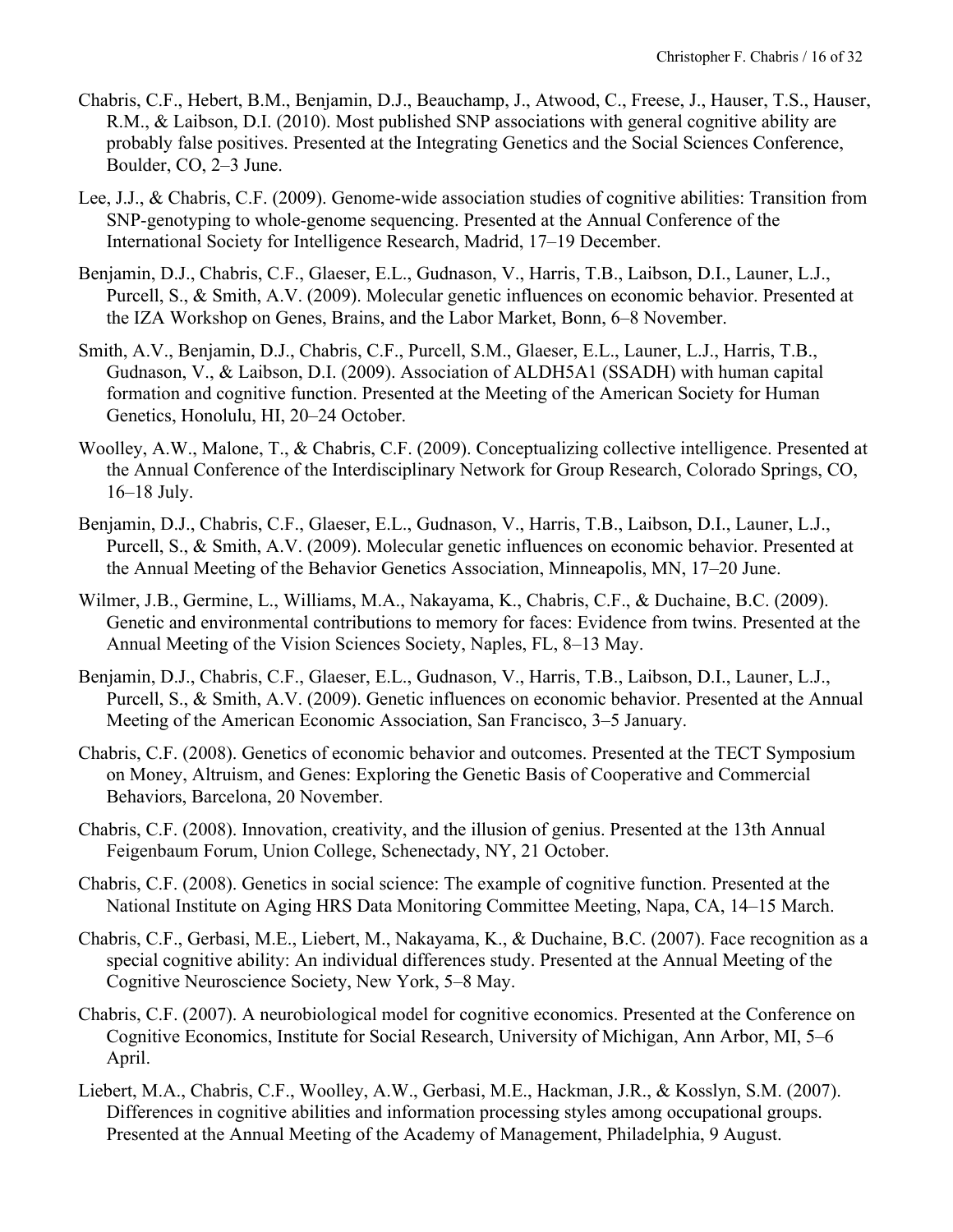- Nakayama, K., Garrido, L., Russell, R., Chabris, C.F., Gerbasi, M., & Duchaine, B.C. (2006). Developmental prosopagnosia: Phenotypes and estimated prevalence. Presented at the Annual Meeting of the Society for Neuroscience, Atlanta, 14–18 October.
- Chabris, C.F., Aharon, I., Clark, J.A., McGrath, L., Steele, S., Tager-Flusberg, H., & Harris, G.J. (2002). A region in right prefrontal cortex is activated selectively by semantic processing of words about the mind in normal but not autistic individuals. Presented at the International Meeting for Autism Research, Orlando, FL, 1–2 November.
- Chabris, C.F., Aharon, I., Clark, J.A., Nakayama, K., Sepeta, L., Mignault, A., Joseph, R., McGrath, L., Tager-Flusberg, H., & Harris, G. (2002). Processing of facial expressions by autistic and normal adults: Behavioral and fMRI studies. Presented at the Annual Meeting of the Cognitive Neuroscience Society, San Francisco, 14–16 April.

# **Unpublished Papers**

- Simons, D.J., & Chabris, C.F. (2013). Phones on a plane! How psychological science can inform reasoning about regulation. Unpublished paper.
- Freese, J., Branigan, A.R., Atwood, C.S., Hauser, T.S., Benjamin, D.J., Chabris, C.F., Laibson, D.I., & Hauser, R.M. (2010). DRD2 Taq1a and college attendance, partisanship, voting, and other outcomes: Replication attempts using the Wisconsin Longitudinal Study. Northwestern University manuscript.
- Glickman, M.E., & Chabris, C.F. (2009). Comparing extreme members is a low-power method of comparing groups: An example using sex differences in chess performance. Unpublished paper.
- Chang, C., Srinivasan, B.S., Lee, J.J., Evans, E.A., Chabris, C.F., Thakuria, J., Pinker, S., Parmigiani, G., & Church, G. (2009). The Personal Phenome Project: An open source web application for computer adaptive phenotyping. Unpublished paper.
- Chabris, C.F., & Hearst, E.S. (2005). Search, recognition, and visualization in chess: Rebuttal to Gobet's critique of Chabris & Hearst (2003). Unpublished paper.
- Huffman, E.K.,\* Chabris, C.F.,\* Ariely, D., Aharon, I., Kaplan, L.M., & Breiter, H.C. (2001). Pictures of food have reward value that varies according to appetitive state. Unpublished paper. [\*These authors contributed equally to the work.]
- Chabris, C.F. (1999). Comments on Rauscher's reply [to "Prelude or requiem for the Mozart Effect?"]. Unpublished paper.
- Kosslyn, S.M., Chabris, C.F., Shephard, J.M., & Thompson, W.L. (1998). Spontaneous Use of Imagery Scale (SUIS). Unpublished questionnaire.
- Glickman, M.E., & Chabris, C.F. (1996). Using chess ratings as data in psychological research. Unpublished paper.

# **Selected Other Publications**

Chabris, C.F. (2014–2017). Game On [monthly column]. *The Wall Street Journal.* 7/22/17: A new deal in card games. 4/22/17: High-stakes science for fun. 3/4/17: Computers get closer to mastering poker. 1/28/17: The tricks of sightless chess. 11/19/16: Does chess make you smarter?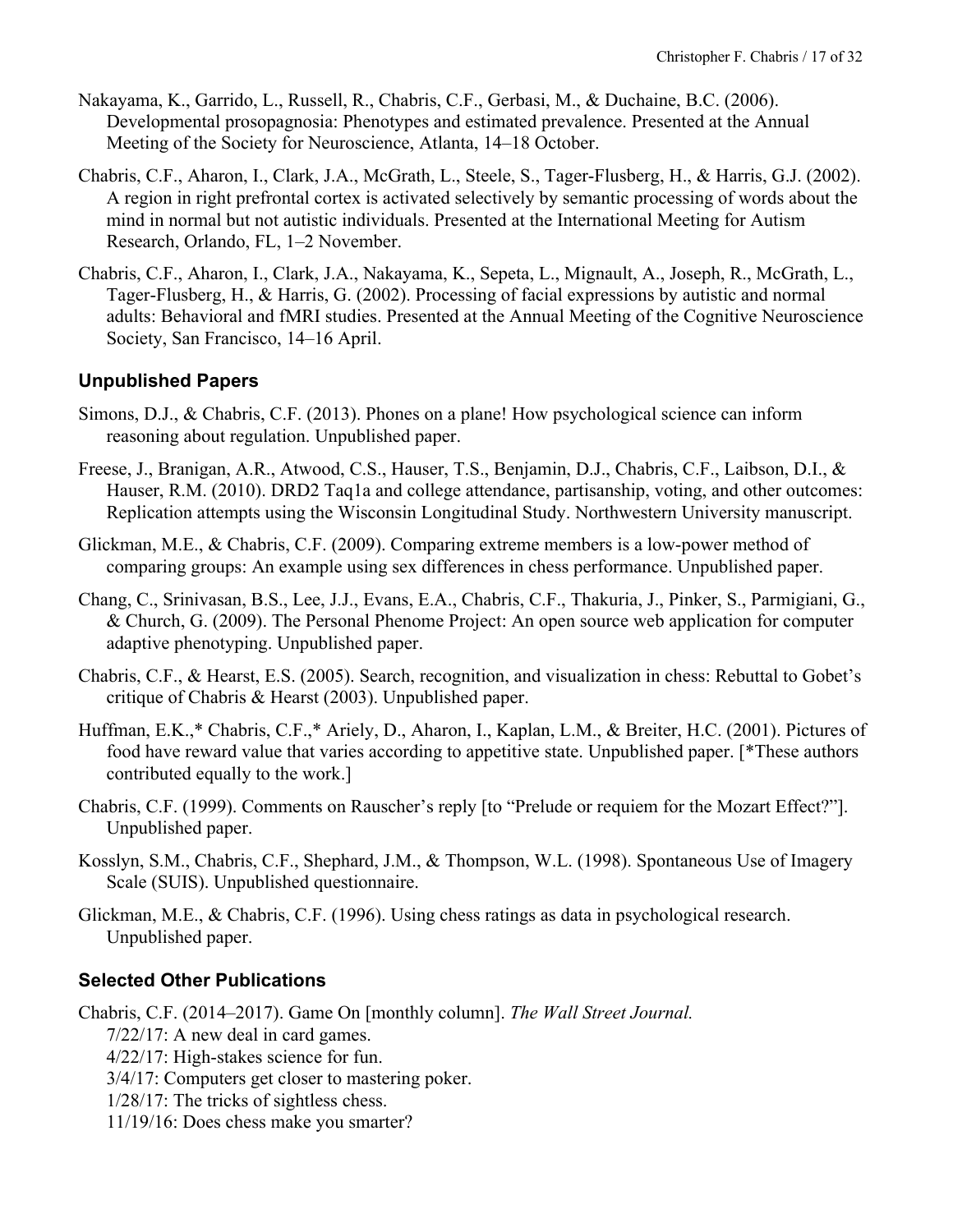10/1/16: When elections are just a game. 6/25/16: The fun of offbeat board games. 6/11/16: Bughouse, a crazy, addictive variation on chess. 5/14/16: The wicked humor of party games. 4/23/16: Handicaps for fairer chess. 4/16/16: An old goose's many guises. 3/19/16: The inside story on narrative games. 2/20/16: When diplomacy leads to betrayal. 1/23/16: The virtues of simple tic-tac-toe. 1/2/16: Why Go still foils the computers. 12/5/15: The creative spark of house rules. 11/7/15: Could an amateur win the World Series of Poker? How good is your poker? (w/ Ed Miller) 10/10/15: High-tech chess cheaters charge ahead. 9/12/15: Playing for profit, from Trump to Tesla. 8/15/15: Game makers' quest to capture the "fog of war." 7/11/15: The hidden depths of simple games. 6/6/15: The logic of poker's craziest new formats. 5/9/15: Is this buzzy game the next chess? 4/11/15: Pandemic? Let's overcome it together. 3/14/15: Variability in play is not dumb luck. 2/7/15: The strategic frontier of "Eurogames." 1/10/15: The real kings of chess aren't human. Anatomy of a computer chess game. 12/13/14: Chess yields to the young. Fabiano Caruana, future chess champion? 11/6/14: The play that changed poker.

- Chabris, C.F. (2014). My best move. *Chess Life,* April.
- Chabris, C.F., & Goodman, D. (2013). The cyber-renaissance in chess. *The Wall Street Journal,* 23 November.
- Chabris, C.F. (2013). The science of winning poker. *The Wall Street Journal,* 28 July. [#1 most popular article on WSJ.com]
- Chabris, C.F. (2009). Bobby Fischer recalled. *The Wall Street Journal,* 12 March.
- Chabris, C.F. (2007). It's your move. [Review of the book *How life imitates chess: Making the right moves—from the board to the boardroom* by Garry Kasparov*.*] *The Wall Street Journal,* 25 October.
- Chabris, C.F. (2006). How chess became the king of games. [Review of the book *The immortal game: A history of chess* by David Shenk.] *The Wall Street Journal,* 4 November.
- Chabris, C.F. (2005). The other American game. [Review of four books: (1) *Moneymaker: How an amateur poker player turned \$40 into \$2.5 million at the World Series of Poker;* (2) *One of a kind: The Rise and full of Stuey "The Kid" Ungar, the world's greatest poker player;* (3) *The professor, the banker, and the suicide king: Inside the richest poker game of all time;* (4) *The making of a poker player: How an Ivy League math geek learned to play championship poker.*] *The Wall Street Journal,* 8 July.
- Chabris, C.F. (2002). A match for all seasons. [Review of the book *Behind Deep Blue: Building the computer that defeated the world chess champion* by Feng-Hsiung Hsu.] *The Wall Street Journal,* 27 December.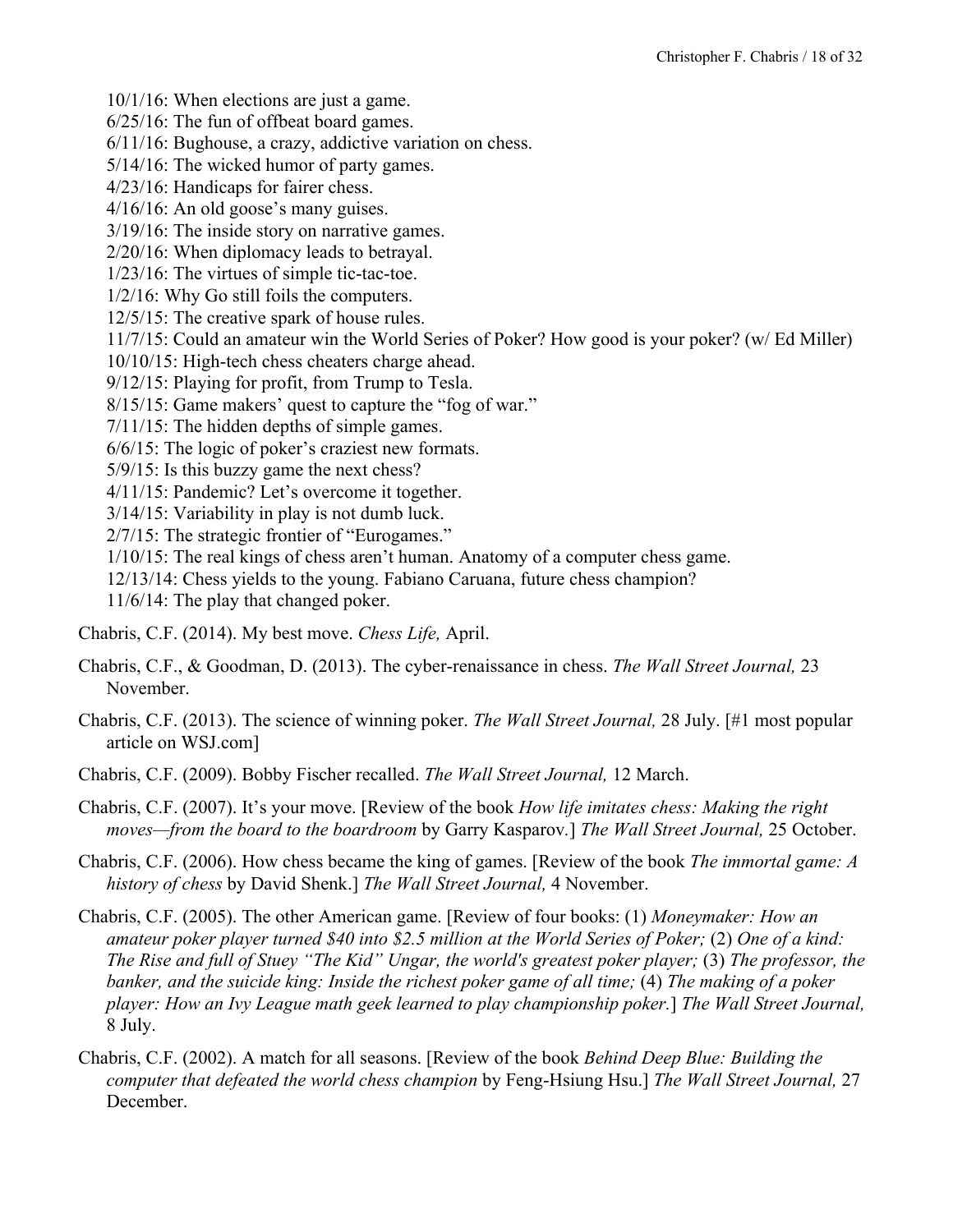- Chabris, C.F. (2000). Checkmate for a champion. *The Wall Street Journal,* 7 November. [Reprinted in *The Asian Wall Street Journal,* 17 November.]
- Chabris, C.F. (1997). Lição histórica. *Veja*, 21 May, 104–105. [In Portuguese translation.] Published in English, as "Brave new chess world," in *Chess Horizons,* September–October 1997.
- Wolff, P., & Chabris, C.F. (1997). *The complete idiot's guide to chess.* New York: Alpha Books.
- Chabris, C.F. (1996). The last human champion? *Games,* August, 10–12, 14, 63.
- Chabris, C.F. (1995). The 6th Harvard Cup human-versus-computer chess challenge. *ICCA Journal, 18(4),* 249–250.
- Chabris, C.F., & Kopec, D. (1994). The 5th Harvard Cup human-versus-computer Intel chess challenge. *ICCA Journal, 17(4),* 224–232.
- Chabris, C.F. (1994). The girl who would be king. *Games,* February, 12–14, 65–66. (Best Human Interest Story, 1994 Chess Journalists of America awards.)
- Chabris, C.F. (1993). Kasparov revealed. [Review of the book *Mortal games: The turbulent genius of Garry Kasparov* by Fred Waitzkin.] *American Chess Journal, 2,* 109–114. (Best Review [Honorable Mention], 1994 Chess Journalists of America awards.)
- Chabris, C.F., & Kopec, D. (1993). The 4th Harvard Cup human-versus-computer chess challenge. *ICCA Journal, 16(4),* 232–241.
- Chabris, C.F. (1993). The Harvard Cup man-versus-machine chess challenge. *ICCA Journal, 16(1),* 57– 61.
- Chabris, C.F. (1992). "The Polgar sisters"—facts or rumors? [Review of the book *The Polgar sisters: Training or genius?* by Cathy Forbes.] *American Chess Journal, 1,* 120–127.
- Hoechst, T., Melander, N., & Chabris, C.F. (1990). *Guide to ORACLE.* New York: McGraw-Hill.
- Chabris, C.F. (1989). *Artificial intelligence and Turbo C.* Homewood, IL: Dow Jones-Irwin. Japanese translation by the Kogaku-Sha Group, Tokyo, 1990.
- Chabris, C.F. (1987). *Artificial intelligence and Turbo Pascal.* Homewood, IL: Dow Jones-Irwin. (Book and book/disk editions.) British reprint by Chapman & Hall, 1989. Indian reprint by Galgotia, New Delhi, 1989 (second printing 1990).

### **Research Funding Experience**

(listed below are **current,** pending, and previous *extramural* grants to fund my research, in reverse chronological order)

• **NBER Roybal Center for Behavior Change in Health** (C.F. Chabris, site co-PI), 15 September 2019–31 May 2024, P30 from NIA via National Bureau of Economic Research, Cambridge, MA (total direct costs to Geisinger: ~\$225,000). The NBER Roybal Center intends to initiate 1–2 pilot projects pear year assessing behavioral interventions to improve health outcomes at Geisinger, for which additional funds will be disbursed. I am the Geisinger co-PI for these funded projects so far: – "Encouraging Flu Vaccination Among High-Risk Patients Identified by a Machine-Learning Model

of Flu Complication Risk" (2020–21)

- "Testing Multiple Behavioral Science Strategies to Increase Flu-Shot Rates" (2020–21)
- "Using Explainable AI Risk Predictions to Nudge Influenza Vaccine Uptake (2021–22)
- "Lottery Incentive Nudges to Increase Influenza Vaccinations" (2021–22)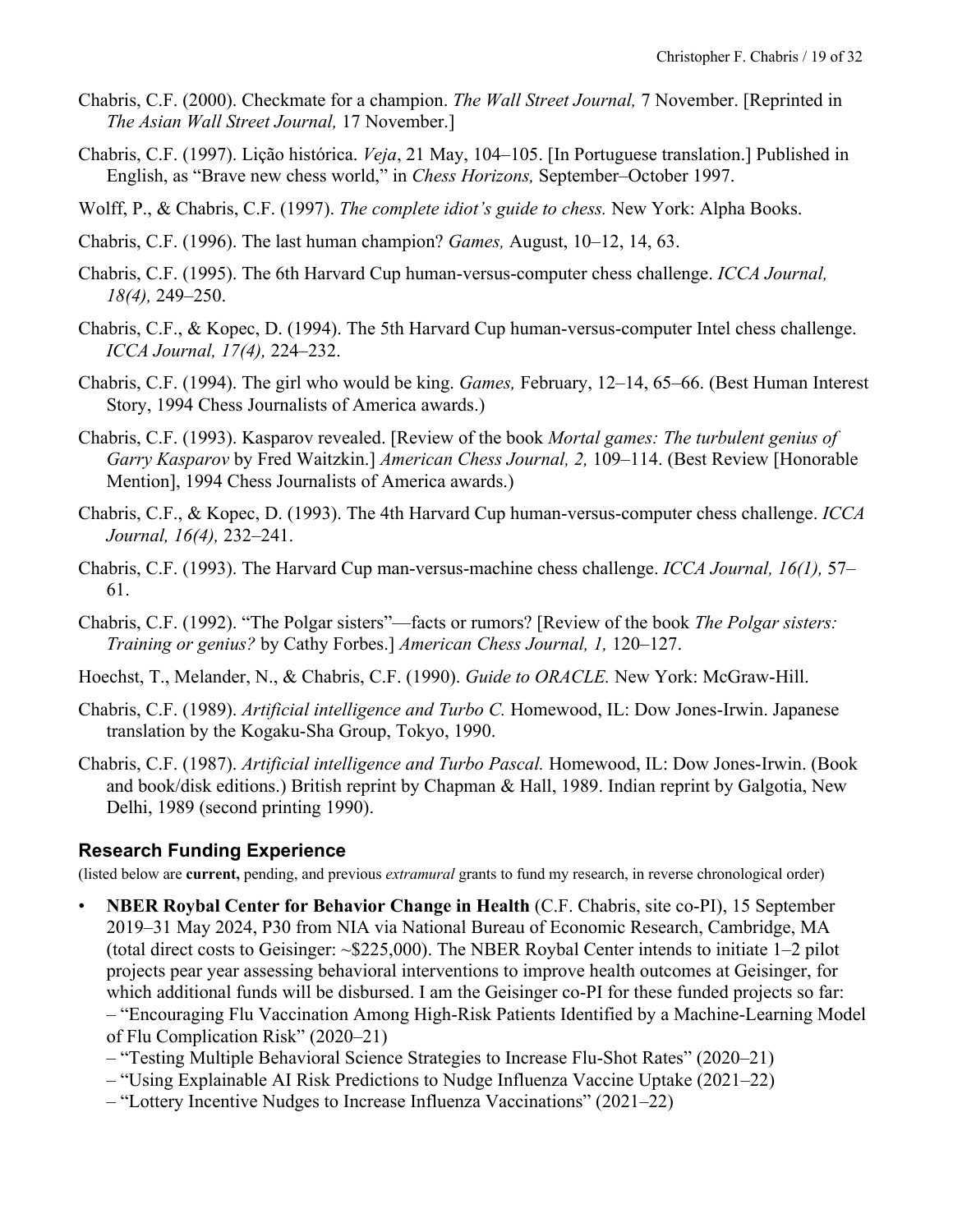- **Understanding and Ameliorating Aversion to Pragmatic Healthcare Experiments** (C.F. Chabris, co-PI), 13 August 2021–31 May 2022, P30 supplement from NIH/FDA (total direct costs to Geisinger: ~\$100,000). Experiments to determine whether "nudges" and other behavioral interventions can improve people's health are sometimes controversial, and people often object to being included in experiments they did not know about. This supplement to the parent NBER Roybal Center grant will fund studies with online participants and healthcare providers to determine what specific features or types of experiments explain people's objections, and test ways of describing experiments and their value for improving public health that might ameliorate aversion to experimentation. The project will publish the scientific results of these studies, as well as a practical guide for policymakers and leaders in healthcare to help them better communicate their decisions to carry out experiments and minimize misunderstanding and mistrust among patients, employees, and other stakeholders.
- **Leveraging Rare Genetic Etiologies to Advance Knowledge and Treatment of Neuropsychiatric Disorders** (C.L. Martin & D.H. Ledbetter, co-PIs; C.F. Chabris, co-investigator), 1 April 2019–31 March 2023, U01 from NIMH (total direct costs to Geisinger: ~\$5,600,000). This project will capitalize on the large neuropsychiatric clinical populations at Geisinger, the University of Washington, and Washington University in St. Louis to identify individuals with rare genetic disorders (RGD). We will augment genomic and phenotype data captured as part of routine care with additional detailed phenotyping of probands and their first-degree relatives. We will also examine the influence of additional rare and common genomic contributors to the variable expressivity of these RGD and how they influence risk and resilience for neuropsychiatric symptoms.
- **PsycheMERGE: Leveraging Electronic Health Records and Genomics for Mental Health Research** (J. Smoller & L. Davis, MPIs; C.F. Chabris, site PI), 15 February 2019–30 November 2023, R01 from NIMH (total direct costs to Geisinger: ~\$540,000). The goals of this project are to (1) phenotypically and genomically validate and harmonize case and control phenotypes across multiple disorders, and then demonstrate the unique value of the PsycheMERGE network, by (2) building clinically-useful risk surveillance models for mood disorders that also leverage eMERGE network genomewide data, and (3) examining whether EHR- and genomic-based risk profiles are associated with clinically-relevant health outcomes and differences in outcomes.
- **Knowledge Resistance: Causes, Consequences, and Cures** (C.F. Chabris, co-investigator), 1 January 2019–31 December, 2024, from Riksbankens Jubileumsfond, Stockholm, Sweden (total direct costs to Geisinger: ~\$318,000). The main objective of this cross-disciplinary program is to investigate the nature and causes of knowledge resistance, the tendency to deny or to not accept available knowledge. This represents the first concerted effort to provide a unified framework within which to investigate knowledge resistance. As part of this project, the psychology team will design experiments to investigate the cognitive and motivational sources of knowledge resistance, with a special focus on how to counteract it.
- **Ethical, Legal, and Social Implications of Social/Behavioral Genomics and Polygenic Scores** (M.N. Meyer, PI; C.F. Chabris, co-investigator), 1 January 2019–31 December 2021, from Good Ventures, San Francisco, CA via University of Southern California (total direct costs to Geisinger:  $\sim$ \$1,167,000). This project will carry out empirical, policy, and normative research related to the ethical, legal, and social implications of genomic social science and polygenic scores.
- "Improving Collective Intelligence: Investigating the Effects of Online Groups, Group Size, and Gender Composition" (C.F. Chabris, co-PI), 1 September 2013–31 August 2016, National Science Foundation (total direct costs to CFC: \$3600). The goals of this project are to develop a software tool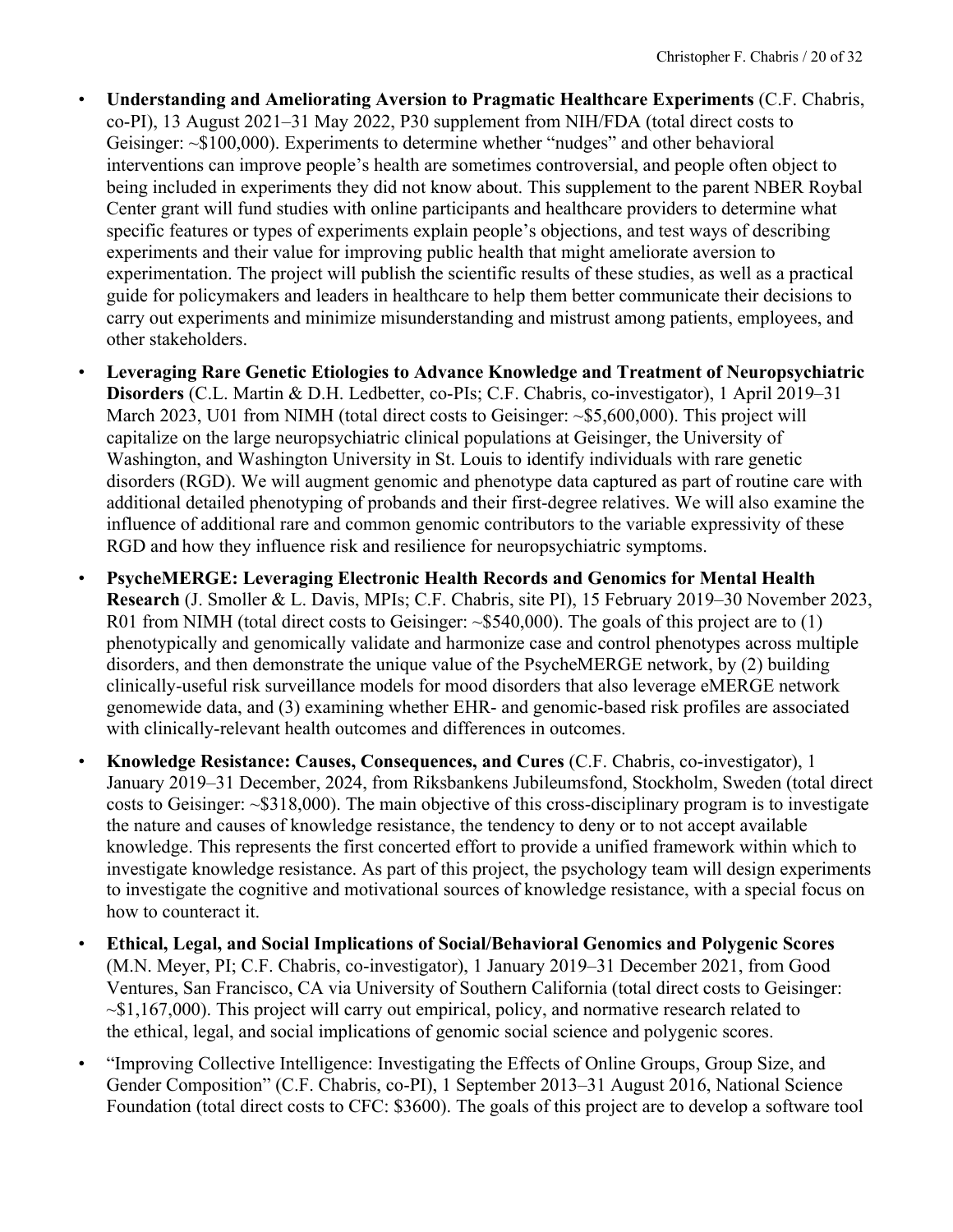to measure the collective intelligence of collaborative teams online, and then to conduct experiments on the effect of team size and gender ratio on collective intelligence.

- "Psychological and Biological Mechanisms that Influence Lifecycle Investment" (D. Wise, Program Director; D.I. Laibson, PI; C.F. Chabris, co-investigator), 2011–2016, P01 from National Institute on Aging. This project investigates how genetic variation may influence economic behavior. A consortium will be created to pool data and conduct analyses among institutions and laboratories that have collected genomic and social science data. [This was a competitive renewal of the P01 grant listed below.]
- "Union College Renovation Project for Faculty and Undergraduate Research Facility" (S.G. Romero, PI; C.F. Chabris, co-investigator), 15 September 2010–28 February 2013 (total direct costs to Union College: ~\$900,000. The goal of this project was to renovate one floor of an academic building to create a new Center for Neuroscience, including office and laboratory space for research and student training.
- "Measuring and Modeling Collective Intelligence" (C.F. Chabris, co-PI), 1 January 2010–31 December 2012, National Science Foundation (total direct costs to CFC: \$127,325; no-cost extension to 31 December 2013). The goals of this project are to discover whether groups, like individuals, can be characterized by a general factor of cognitive ability; to develop a reliable and valid measure of this capacity; and to computationally model group interactions in order to understand what attributes of groups—beyond the cognitive ability of their individual members—make them more or less intelligent.
- "Measuring Collective Intelligence in Human-Machine Systems" (T.W. Malone, PI; C.F. Chabris, coinvestigator), 2009–2013, Army Research Office Mathematical Sciences Division. The goals of this project are to discover whether groups of humans and machines, like individual humans, can be characterized by a general factor of cognitive ability; to develop a reliable and valid measure of this capacity; and to understand what attributes of such groups—beyond the cognitive ability of their individual members—make them more or less intelligent.
- "Effects of Genetic Variation on Cognition and Decision Making" (C.F. Chabris, PI), 2007–2009; funding received from a variety of sources, totaling approximately \$250,000. The goal of this project is to use whole-genome association and other techniques to discover specific genes and genetic variants (SNPs, CNVs, and repeats) associated with individual differences in cognitive abilities and decision-making tendencies.
- "Psychological Factors in Economic Lifecycle Decisions" (D. Wise, Program Director; D.I. Laibson, PI; C.F. Chabris, Consultant), 2004–2010, P01 from National Institute on Aging. This project investigates how genetic differences may contribute to individual differences in behaviors related to economic decisions and outcomes, including impulsiveness, risk-taking, savings, and investment.
- "Effects of Dopamine System Genotypes on Brain Activity During Cognitive Tasks: An Exploratory Study using Functional Magnetic Resonance Imaging" (C.F. Chabris, PI), 2002–2008, Young Investigator award from National Alliance for Research on Schizophrenia and Depression. The original goal of this project was to measure the effect of different polymorphisms of three dopamine system genes on neural activity during cognitive tasks relevant to schizophrenia, ADHD, addiction, and other brain diseases. The design was revised to focus on whole-genome association with a larger sample of subjects using behavioral measures (see "Effects of Genetic Variation on Cognition and Decision Making" above).
- "Genetic Analysis of Human Cognition and Economic Behavior: Development of a SNP Panel" (D.I. Laibson, PI; C.F. Chabris, co-investigator), 2005–2007, Supplement to P01 from National Institute on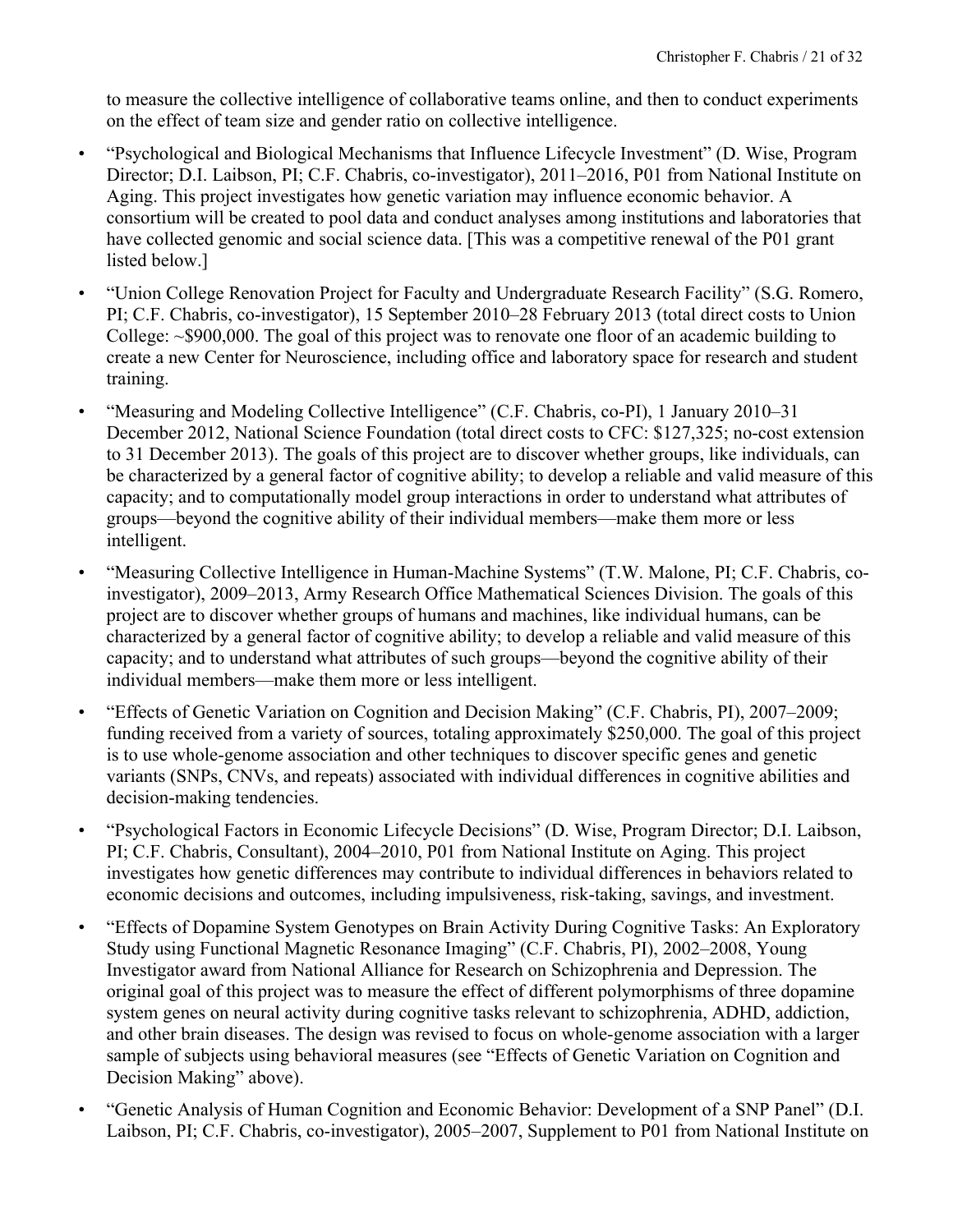Aging. The goal of this project is to develop a panel of single nucleotide polymorphisms (SNPs) to mark haplotypes and functional alleles in genes likely to be associated with human cognitive, behavioral, or neural phenotypes, for use with the Illumina genotyping system in future genetic studies.

- "Cognitive SNP Panel: AGES Implementation" (V. Gudnason, PI; C.F. Chabris, Consultant), 2006– 2008, Contract from National Institute on Aging. The goal of this project is to apply a panel of SNPs in genes likely to be associated with cognitive and decision-making processes to data from the AGES study, which contains DNA from 2300+ Icelandic adults and information on medical, cognitive, economic, and volumetric MRI phenotypes.
- "Neuroimaging of Language and Social Communication in Autism and SLI" (H. Tager-Flusberg, Program Director; G. Harris, PI; C.F. Chabris, Consultant), 2002–2007, P01 from National Institute of Deafness and Communication Disorders. The goal of this project is to characterize abnormal functioning in the neural systems underlying language processing and face processing in two strongly genetic neurodevelopmental disorders.
- "Visual-Social Cognition in Neurodevelopmental Disorders" (N. Hadjikhani, PI; C.F. Chabris, Consultant), 2002–2005, R01 from National Institute of Neurological Disorders and Stroke. The goal of this project is to use neuroimaging and behavioral measurements to better characterize the socialcognitive phenotypes of Williams Syndrome, autism-spectrum disorders, and developmental prosopagnosia
- "Individual Differences in Cognitive Performance Related to Intelligence Analysis" (S.M. Kosslyn, PI; C.F. Chabris, co-investigator), 2001–2004, National Imagery and Mapping Agency. This project investigated the nature of individual differences in the performance of cognitive tasks that are related to intelligence analysis.

# **Teaching Experience**

At the undergraduate level, I have taught the following courses (all as instructor): Judgment and Decision Making, Introduction to Psychology, Cognitive Psychology, Cognitive Neuroscience, Cognitive Genetics, a capstone honors seminar featuring visiting speakers, a seminar on Communicating Psychological Science, and various seminars on topics in cognitive psychology (once taught in a blended two-campus format). I have also organized and led a multidisciplinary lecture course on logic and rationality, a similar course on games, and supervised a student-initiated course called "Brain/Mind/Soul." I am interested in also teaching courses on Applied Decision Making, Research Methods, Individual Differences, and Cognitive Science. Below are details of the courses I have taught in the past, as both instructor and teaching assistant.

# *Guest Lectures*

- Guest Scientist Discussion, for Introduction to Psychology, Psychological and Brain Sciences Department, Dartmouth College, 12 October 2020
- "The Invisible Gorilla: From the Classroom to the Real World and Back Again," for Cognition (undergraduate course), Psychology Department, New York University, 24 September 2020
- "Abolish the SAT? What's Right and What's Wrong About Standardized Tests" for One Day University, 10 September 2020
- "The Geisinger Behavioral Insights Team," Management Department, Bucknell University, 23 October 2019
- "The Invisible Gorilla: From the Classroom to the Real World to a Museum in Tasmania," Psychology Department, Bucknell University, 21 October 2019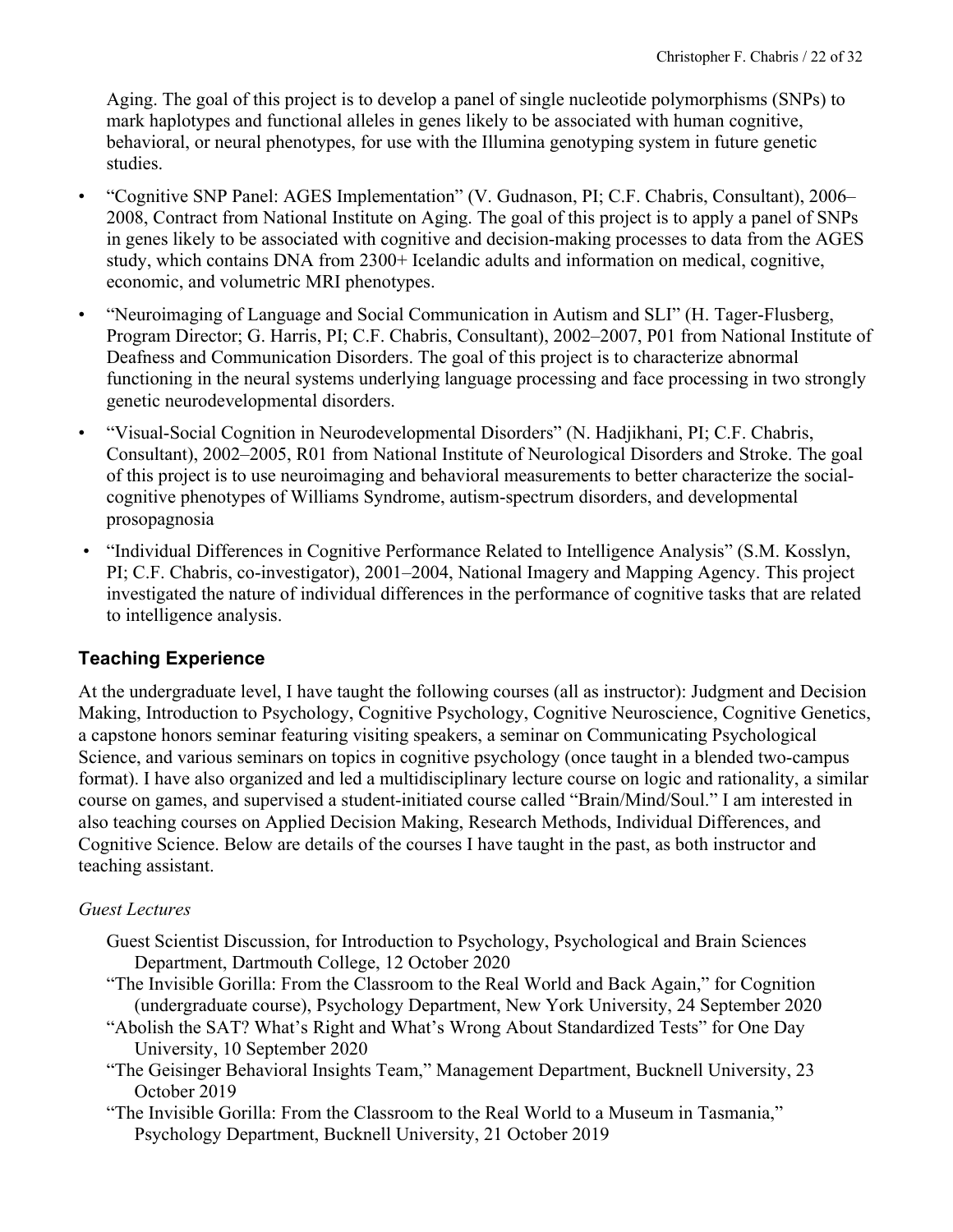"The Invisible Gorilla" presentation to Pulmonology and Critical Care Fellows, Geisinger, April 2019

- "The Invisible Gorilla" for Film Auteurs: Hitchcock and Beyond (undergraduate course), Bucknell University, 26 October 2018
- "How Our Intuitions Deceive Us" for One Day University (12 times, 2010–2018)
- "Neuroscience and Genetics of Intelligence" for Clinical Neuroscience (undergraduate course), Bucknell University, 5 February 2018
- "Inattentional Blindness and the Illusion of Attention," Neuroscience Program, Skidmore College, 9 February 2016
- "Psychology and Inequality" for ISC-205: Inequality, Union College, 4 November 2015
- "Inattentional Blindness" for Cognition (graduate) and Memory & Attention (undergraduate) courses, Rochester Institute of Technology, 16 October 2015
- "The Invisible Gorilla" for Albany Academy (high school), 2 October 2015
- "Influence," "Collective Intelligence," "Creativity" (across four guest lectures) for Economics 230: Mind of the Entrepreneur, Union College, Winter 2014
- "How Creativity Happens" for One Day University (9 November 2014)
- "Vladimir Nabokov's 'Signs and Symbols'" in English 285: Nabokov, Union College, Spring 2014 "Neuroscience of Human Intelligence" for New York University, 7 March 2011
- "*The Invisible Gorilla* and Success in College" for Union College PALS program, Winter 2011
- "Psychology and Neuroscience of Voting" (two lectures) in Union College Minerva course, Fall 2008
- "Vladimir Nabokov's 'Signs and Symbols'" in English 101: Introduction to the Study of Literature: Fiction, Union College, Fall 2008
- "Psychological Perspectives" in First-Year Preceptorial, Union College, Fall 2007

### *Union College, Department of Psychology*

#### Instructor

- Communicating Psychological Science (seminar, 12 students): Winter 2016
- Judgment and Decision Making (lecture, 26–28 students): Fall 2015, Spring 2016
- Games (interdisciplinary course, 51 students): Spring 2015
- Psychology and Neuroscience: The Real World as Laboratory (joint Union/Skidmore blended course, co-taught w/ Flip Phillips, 15 students): Winter 2015
- Intuition, Decision-Making, and Cognitive Illusions (departmental seminar, 12 students): Winter 2009, Fall 2010, Spring 2014
- Brain/Mind/Soul (student-organized interdisciplinary seminar, 12 students): Winter 2014
- Honors Colloquium (year-long departmental seminar, 15 students; co-taught w/ Joshua Hart): Fall/Winter/Spring 2011–2012, 2012–2013, 2013–2014, 2014–2015, 2015–2016
- Introduction to Cognitive Neuroscience (lecture/laboratory, 30 students): Fall 2008, Spring 2009, Fall 2009, Spring 2011, Winter 2012, Fall 2013, Fall 2014, Spring 2015
- Introduction to Psychology (lecture, 45 students): Winter 2008, Winter 2009, Fall 2009, Fall 2010, Fall 2012
- Logic, Rationality, and Life (interdisciplinary course, 52 students): Spring 2012
- Introduction to Cognitive Neuroscience (lecture, 25 students): Fall 2007, Winter 2008, Spring 2008, Summer 2010

### Thesis Advisor

- Bailey Rand (Determinants of the reference income effect; w/ Younghwan Song, Department of Economics): 2007–2008
- Lisa McManus (Measuring the intelligence of human-computer teams): 2009–2010
- Alex Katz (Intelligence and probability matching in choice tasks): 2010–2011
- Stephanie Martinez (Socioeconomic status and ERPs in memory tasks): 2010–2011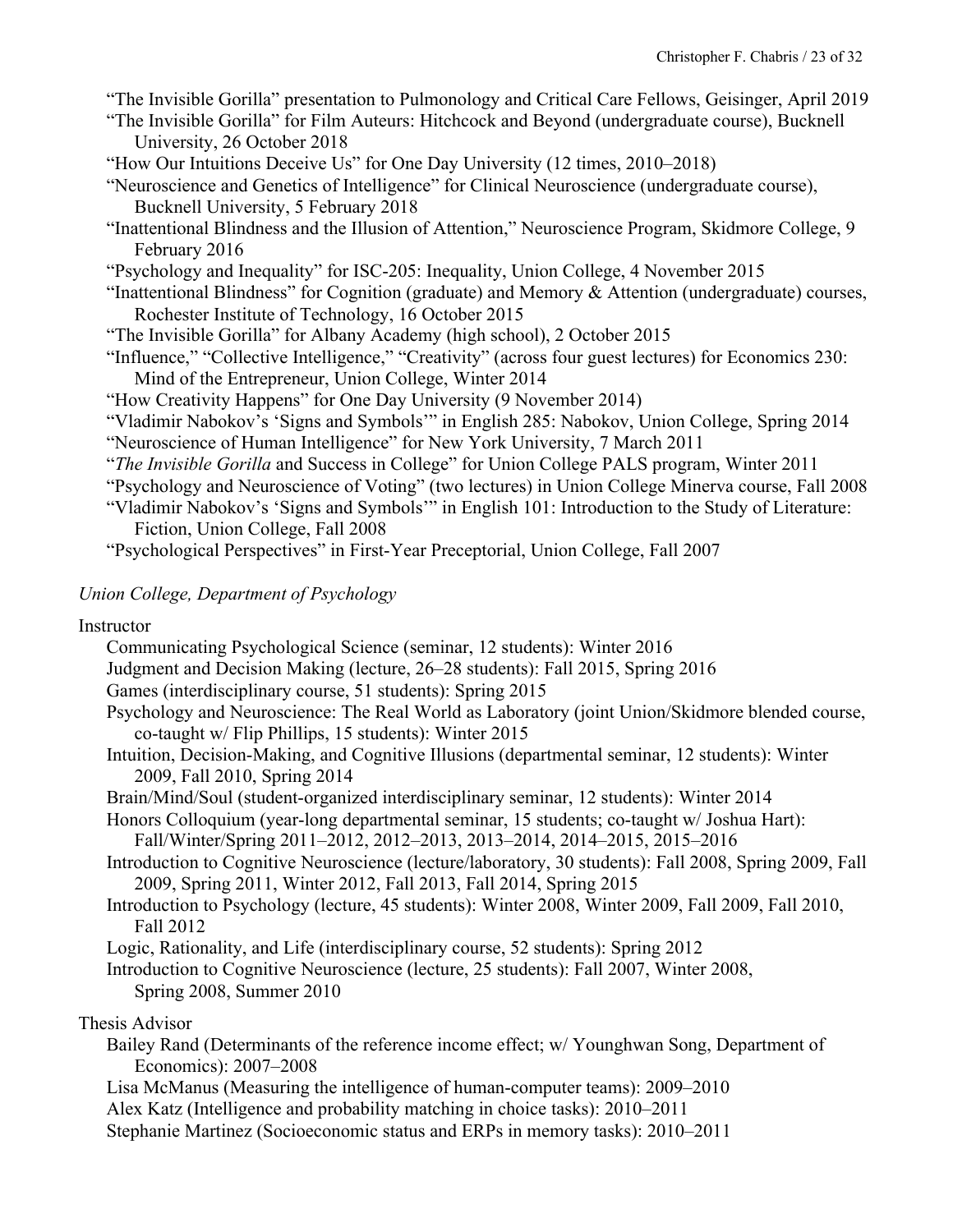Matthew Fontaine (Why correlation is confused with causation): 2011–2012 Adam Weinberger (Change blindness for abstract information): 2011–2012 Andrew McKeegan (An experimental test of the effect of showers on creative thinking): 2011–2012 Stephanie McCarthy (Using video games to measure intelligence): 2012–2013 Katherine Murray (Using video games to measure mood): 2012–2013 Jennifer Brodsky (Biases and individual differences in random number generation): 2013–2014 Chelsea Nyman (Traits that predict successful entrepreneurship): 2013–2014 Alexandra Sussman (Flashbulb memories of the Osama bin Laden assassination): 2013–2014 Shannon Hughes (Development of a new test of social intelligence): 2014–2015 Elisa Huerta (Discriminant validity of a new test of social intelligence): 2014–2015 Jakub Kaczmarzyk (Effect of music education on elementary school student cognition): 2015–2016 Adrianna Ratajska (Measuring the social content of shape animations): 2015–2016 Julie Fishman (Development of alternate forms of a social intelligence test): 2015–2016

Sophomore Scholars, Seward Fellows, and Independent Research Project Advisor

Kristen Pechtol (Mood and the Mozart Effect): 2007–2008

Brandon Bartell (Evolution of humor): 2007–2008

Adam Weinberger (Inattentional blindness in the real world): 2009–2010

Andrew McKeegan (Music and attention): 2010-2011

Carly Wender (Expertise and the hot hand fallacy): 2010–2011

Samieh Atif (Neuroscience-based mitigation of criminal culpability): 2010–2011

Olga Rabovskaya (Field studies of implicit social priming): Fall 2012

Adrianna Ratajska (A new test of individual differences in mentalizing ability): 2013–2015

Ruwimbo Makoni & Marisa van Brakle (Measuring variation in cognitive performance caused by coffee intake): 2014–2015

*Harvard University, Department of Psychology*

# **Instructor**

Cognitive Genetics (lecture/seminar course, w/ guest instructor Ting Wu [Harvard Medical School, Department of Genetics], 10 students): Spring 2006 Cognitive Psychology (lecture/laboratory course, 9 students, 1 teaching assistant): Fall 2005 Cognitive Psychology (lecture course, 74 students, 4 teaching assistants): Fall 2002 Cognitive Neuroscience (tutorial course, 5–10 students): Fall 1996, Spring 1997 General Psychology (tutorial course, 5–10 students): Fall 1994, Fall 1995

Teaching Assistant and Guest Lecturer

Laboratory in Human Cognition: Spring 1998, Spring 1999 Cognitive Psychology: Spring 1995, Fall 1996, Fall 1998 (Head Teaching Assistant) Cognitive Science: Spring 1991

Undergraduate Thesis Advisor

Carrie L. Morris (Reward system and intertemporal choice in obesity): 2004–2005

Undergraduate Thesis Reader/Co-advisor

Leigh Sepeta (Facial expression processing in autism): 2001–2002 Susan Curry (Change detection and expertise): 2000–2001

Member of the Committee on Undergraduate Education: Spring 1995

Graduate Writing Fellow: Fall 1995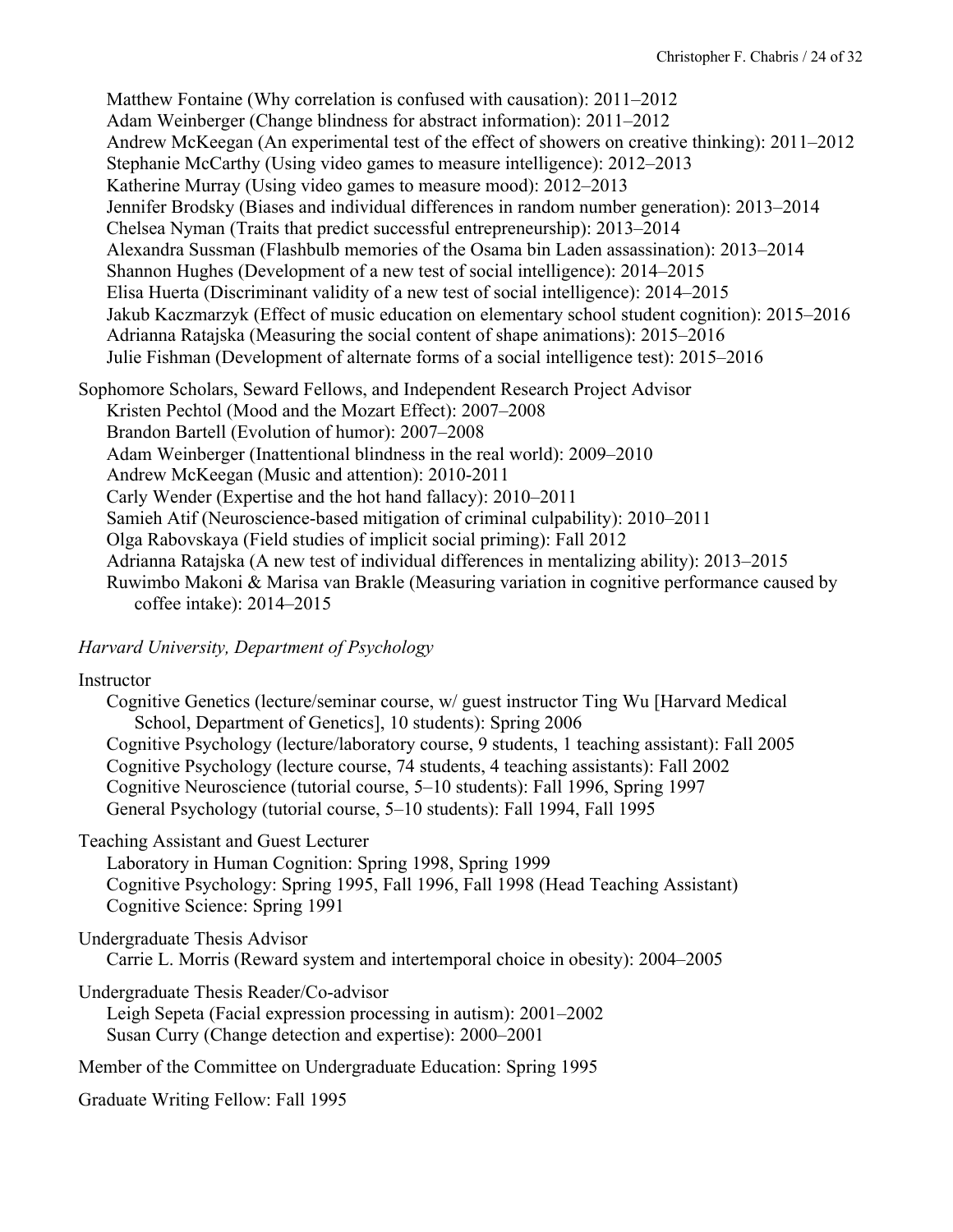#### **Other Professional Activities**

Invited colloquia, seminars, and academic talks (not listed above): Baylor College of Medicine, Department of Neuroscience (Houston, TX): April 2021 Tuck Business School, Dartmouth College, Department of Strategy and Management (Hanover, NH): February 2021 Geisinger Commonwealth School of Medicine, Department of Medical Education Grand Rounds (Scranton, PA): February 2021 University of Waterloo, Department of Psychology (Waterloo, Canada): September 2020 Geisinger, Department of Internal Medicine Grand Rounds (Danville, PA): October 2019 Geisinger Autism and Developmental Medicine Institute (Lewisburg, PA): July 2019 Massachusetts Institute of Technology, Media Lab (Cambridge, MA): May 2019 Union College, Department of Psychology (Schenectady, NY): September 2018 SUNY Broome Community College, Convocation Speaker (Binghamton, NY): April 2018 The Wharton School, Decision Processes Seminar (Philadelphia, PA): March 2018 Institute for Advanced Study in Toulouse (Toulouse, France): March 2018 Network Science Institute, Northeastern University (Boston, MA): November 2017 University of Pennsylvania, Department of Psychology (Philadelphia, PA): October 2017 Geisinger Autism and Developmental Medicine Institute (Lewisburg, PA): October 2017 Pennsylvania State University, Arts and Design Research Incubator (University Park, PA): October 2017 Bucknell University, Department of Psychology (Lewisburg, PA): September 2017 Swedish Collegium for Advanced Study (Uppsala, Sweden): April 2017 Institute for Advanced Study in Toulouse (Toulouse, France): March 2017 Atlanticare, Department of Psychiatry (Atlantic City, NJ): February 2017 Museum of Old and New Art (Hobart, Tasmania, Australia): November 2016 Institute for Advanced Study in Toulouse (Toulouse, France): June 2016 Albany Medical College, Medicine Grand Rounds (Albany, NY): May 2016 State University of New York at Albany, School of Education, Division of Educational Psychology and Methodology (Albany, NY): May 2016 Williams College, Department of Computer Science (Williamstown, MA): April 2016 Pennsylvania State University, Department of Psychology (University Park, PA): April 2016 Geisinger Health System (Danville, PA): March 2016 Skidmore College, Department of Psychology (Saratoga Springs, NY): December 2015 Rochester Institute of Technology (Rochester, NY): October 2015 Georgetown University, Department of Psychology (Washington, DC): September 2015 University of Minnesota, Department of Psychology PIB group (Minneapolis, MN): April 2015 SUNY Institute of Technology, Department of Psychology (Utica, NY): April 2015 Carnegie Mellon University, Department of Social and Decision Sciences (Pittsburgh, PA): March 2015 ETH Zurich, Brusoni Laboratory (Zurich, Switzerland): October 2014 University of Pennsylvania, PLEEP Laboratory (Philadelphia, PA): September 2014 Université Paris Descartes, Laboratory for the Psychology of Child Development and Education (Paris, France): June 2014 Learning and the Brain Conference, Columbia University (New York, NY): May 2014 Cornell University Behavioral Economics and Decision Research Seminar (Ithaca, NY): November 2013 Institute for Advanced Study in Toulouse (Toulouse, France): July 2013 Union College, Department of Computer Science (Schenectady, NY): January 2013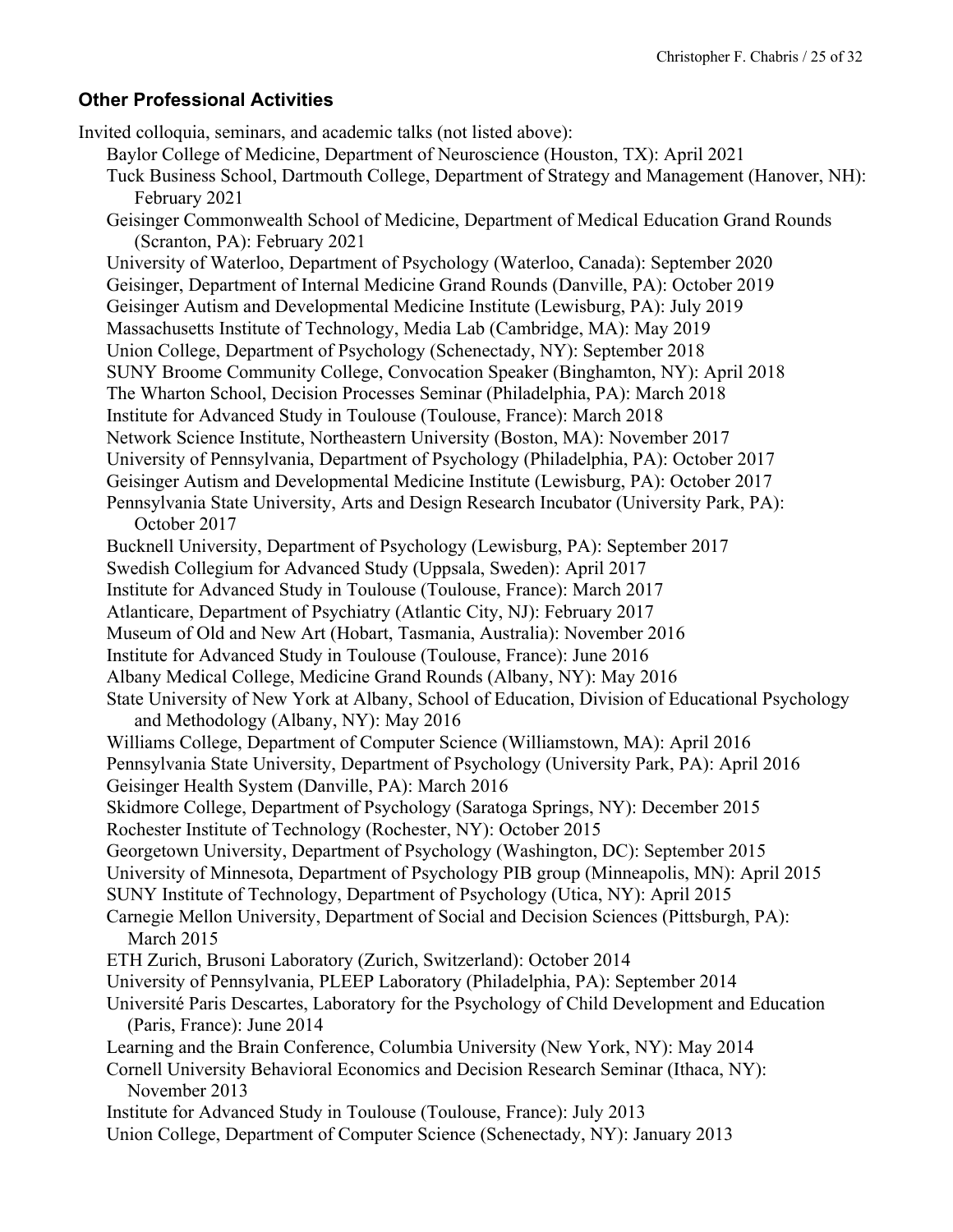Harvard University BLISS Program (Cambridge, MA): July 2012 Rensselaer Polytechnic Institute, Department of Cognitive Science (Troy, NY): May 2012 Siena College, Department of Psychology (Albany, NY): April 2012 University of Illinois, Department of Psychology (Champaign, IL): February 2012 New England Association of Schools and Colleges (Boston, MA): December 2011 TEDx Albany (Albany, NY): November 2011 TEDx PennQuarter (Washington, DC): October 2011 Harvard Kennedy School of Government (Cambridge, MA): October 2011 Albany Medical College, Medicine Grand Rounds (Albany, NY): October 2011 Toulouse School of Economics (Toulouse, France): September 2011 Harvard University BLISS Program (Cambridge, MA): July 2011 Albany Medical College Medical Decision Making Group (Albany, NY): June 2011 Columbia Business School (New York, NY): April 2011 Skidmore College, Neuroscience Program (Saratoga Springs, NY): March 2011 New York University, Department of Psychology (New York, NY): March 2011 Harvard Kennedy School of Government (Cambridge, MA): February 2011 Union College, Department of Economics (Schenectady, NY): January 2011 Yale School of Management (New Haven, CT): October 2010 Massachusetts Institute of Technology, Knight Journalism Program (Cambridge, MA): October 2010 Savannah College of Art and Design (Savannah, GA): April 2010 Skidmore College, Department of Psychology (Saratoga Springs, NY): March 2008 State University of New York at Albany, Department of Psychology (Albany, NY): October 2007 Albany Medical College, Neurosciences Institute (Albany, NY): September 2007 Union College, Department of Psychology (Schenectady, NY): January 2007 Case Western Reserve University, Department of Cognitive Science (Cleveland, OH): January 2007 Harvard University, Department of Psychology (Cambridge, MA): November 2006 Georgetown University, Center for Functional and Molecular Imaging (Washington, DC): August 2003 Williams College, Department of Psychology (Williamstown, MA): April 2003 Harvard University, Department of Psychology (Cambridge, MA): October 2002 Yale University, Department of Psychology (New Haven, CT): February 2002 Massachusetts Institute of Technology, Department of Brain and Cognitive Sciences (Cambridge, MA): February 2002 Oxford University, Department of Experimental Psychology (Oxford, UK): March 1999 Dartmouth College, Department of Psychology (Hanover, NH): January 1999 [two talks] Rutgers University, Department of Psychology (New Brunswick, NJ): January 1999 Harvard University, Department of Psychology (Cambridge, MA): April 1995 Selected invited talks to business/non-academic groups (not listed above): Excellence in Investing ("Sohn") Conference (San Francisco, CA): October 2015 Credit Suisse Thought Leader Conference (Tarrytown, NY): June 2015 NMS Management CIO Spring Roundtable (Washington, DC): June 2015 Psychological Association of Northeast New York (Albany, NY): March 2015 Schenectady Public Library (Schenectady, NY): September 2014 UnSummit for Healthcare Barcoding (New Orleans, LA): September 2014 SEI Investments Company (Phoenix, AZ): March 2013 Mainline Private Wealth (West Palm Beach, FL): February 2013 Mainline Private Wealth (Philadelphia, PA): November 2012 NeuroLeadership Summit (New York, NY): October 2012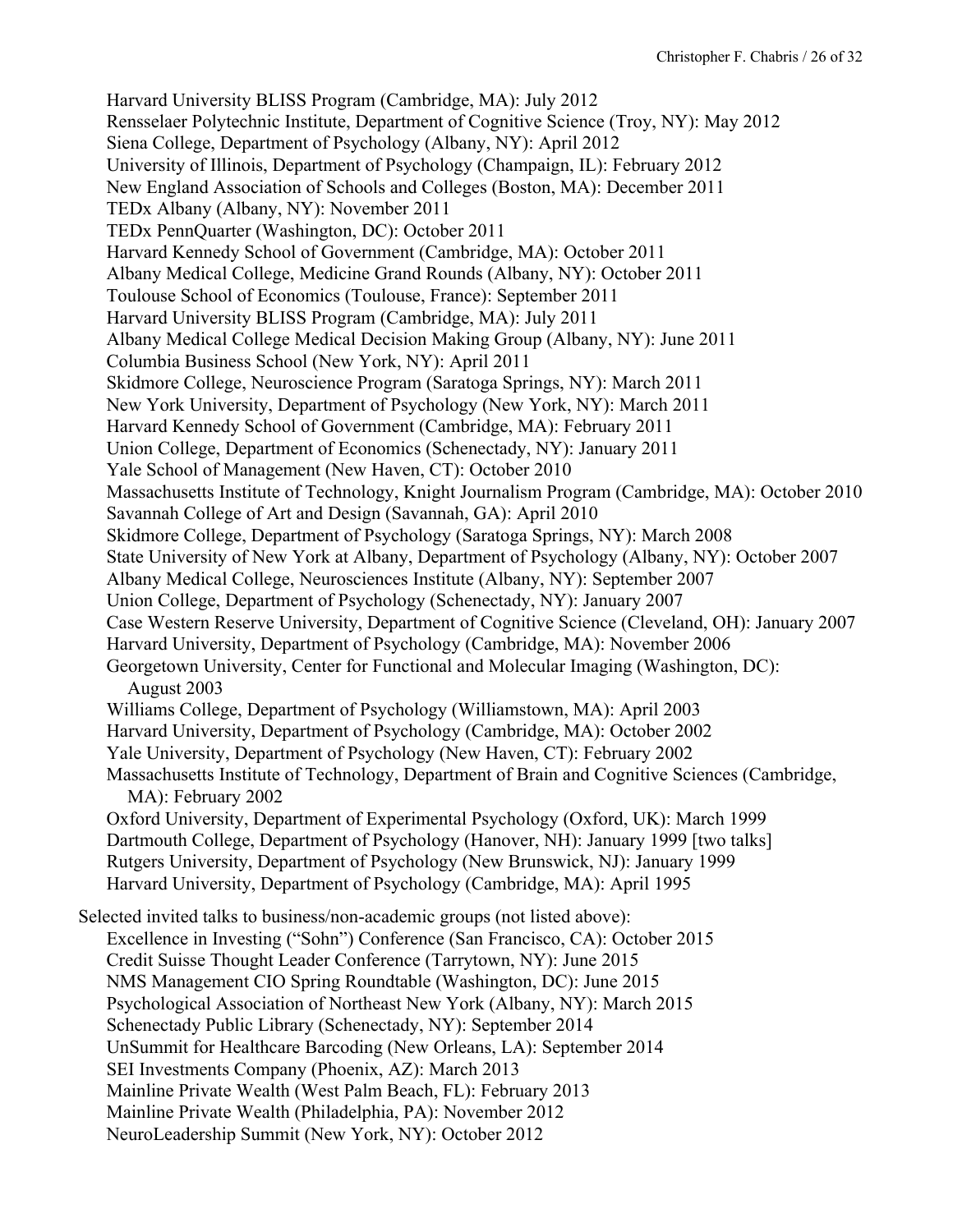Central Intelligence Agency, Senior Analytic Service (McLean, VA): June 2012 Product Liability Advisory Council (Asheville, NC): April 2012 National Association of State Boating Law Administrators (Milwaukee, WI): September 2011 Procter & Gamble Behavioral Science Research Group (Cincinnati, OH): June 2011 Albany Colonie Chamber of Commerce (Loudonville, NY): May 2011 New York Hall of Science (New York, NY): January 2011 SAC Capital (New York, NY): December 2010 PopTech (Camden, ME): October 2010 Excellence in Investing ("Sohn") Conference (San Francisco, CA): October 2010 Google (Mountain View, CA): October 2010 U.S. Navy Strategic Studies Group (Brooklyn, NY): September 2010 Microsoft (Redmond, WA): June 2010 Society of Quantitative Analysts, at Goldman Sachs (New York, NY): May 2010 Invited conference talks (not listed above): Ethics and Privacy in the Era of Big Data (session chair and discussion moderator), Technology in Psychiatry Summit, Harvard Medical School, Boston, MA: 6–7 November 2017 Advances in Collecting and Utilizing Biological Indicators and Genetic Information in Social Science Surveys, National Academy of Sciences, Washington, DC: June 2006 (w/ D.I. Laibson) Cognition in Space (NASA workshop), Chandler, AZ: October 2004 DCI Postdoctoral Research Fellowship Colloquium, Tysons Corner, VA: March–April, 2003 DCI Postdoctoral Research Fellowship Colloquium, Tysons Corner, VA: April–May, 2002 Schloessman Seminar on The Expert in Modern Societies: Historical and Contemporary Perspectives (Max Planck Society), Berlin: November 1998 Conference on Chess in Education, New York: January 1996 Poster presentations at conferences (not listed above): Annual Convention of the Association for Psychological Science, New York, May 2006 [2 posters] Annual Meeting of the Society for Neuroscience, San Diego, November 2001 International Meeting for Autism Research, San Diego, November 2001 North American Association for the Study of Obesity, Long Beach, CA, October–November 2000 Vision Research Conference on Preattentive and Attentive Mechanisms in Vision (Perceptual Organization and Dysfunction), Fort Lauderdale, FL, May 1999 Workshop on Object Perception and Memory, Dallas, TX, November 1998 Annual Meeting of the Cognitive Neuroscience Society, San Francisco, April 1994 European Workshop on Cognitive Neuropsychology, Bressanone, Italy, January 1994 Workshop participation (invited): Knowledge Resistance: Causes, Consequences, and Cures, Gothenburg, Sweden, September 2020 Knowledge Resistance: Causes, Consequences, and Cures, Stockholm, Sweden, March 2019 IARPA CREATE Program Meeting, Tysons, VA, December 2017 IARPA CREATE Kickoff Meeting, McLean, VA, February 2017 DARPA Information Science and Technology Panel, New York, NY, January 2017 (plus preliminary online meetings, Fall 2016): "Technologies for Scalable, Self-Organizing Communities" Attention Needs More Attention, Academy of Management, Orlando, FL, August 2013 Neuroscience in Management Research, Academy of Management, Orlando, FL, August 2013 Advancing the Neuroscience of ADHD, Boston, MA, February 2004 ADHD: Genetics, Cognition, and Imaging, Boston, MA, February 2004 Developing Alternative Analysis for Transnational Issues, RAND, Arlington, VA, April 2003 ADHD: Genetics, Cognition, and Imaging, Cambridge, MA, February 2003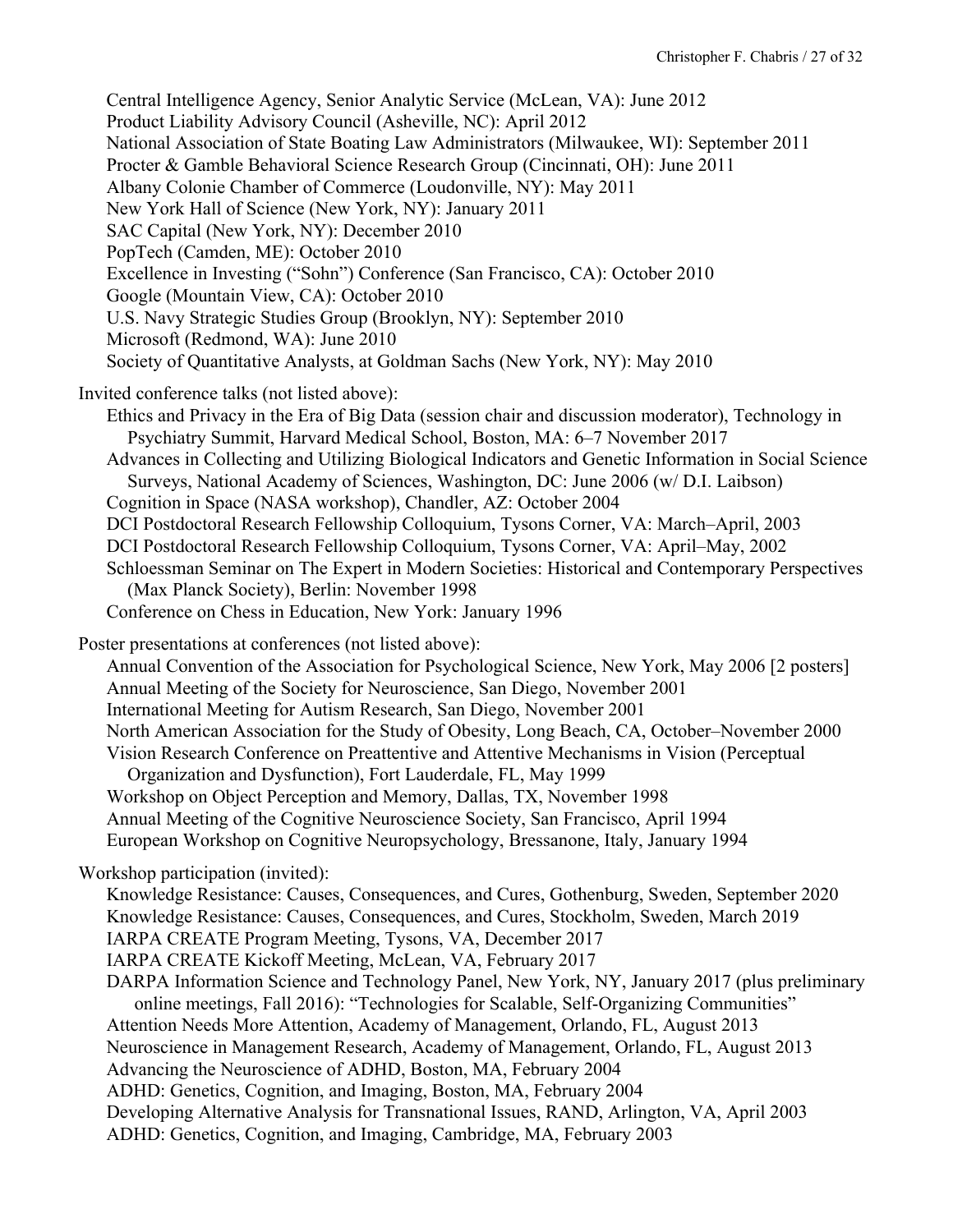Behavior, Genetics, and Aging Meeting, NIA, Bethesda, MD, March 2002 International Meeting of the ADHD Molecular Genetics Network, Boston, MA, June 2001

- Ph.D. Thesis Committee Member (external):
	- Bruno Sauce (The role of gene-environment interplay on the expression of individual differences in mice's general intelligence), Department of Psychology, Rutgers University, 2017 [degree awarded]
	- Jason Ralph (Dissecting performance on N-back working memory tasks), Department of Cognitive Science, Rensselaer Polytechnic Institute, 2013–2014 [degree awarded]
	- Hannes Lang (The role of Theory of Mind in economic games), Department of Economics, Rensselaer Polytechnic Institute, 2013–2014 [degree awarded]

External Review Committee Member for: Williams College Department of Psychology (2018)

Junior Faculty Mentoring Committee Member (Geisinger Health System): Matthew Brown, 2021– (Chair); Sean O'Dell, 2020–; Erin Vanenkevort, 2019–; Cora Taylor, 2017–; Vanessa Troiani, 2016–; Andrew Michael, 2016–2018

Internal Committee Memberships (Geisinger Health System):

Lifestyle and Integrative Medicine Advisory Council, Scientific Review Committee: 2019– MyGeisinger Research Committee: 2019– MyCode Participant Provided Information (PPI) Committee: 2017– (Chair) Artificial Intelligence Governance Committee: 2019

Senior Editorial Board member for: *Topics in Cognitive Science* (2015–2019)

Editorial Board member for: *Advances in Methods and Practices in Psychological Science* (2017–)

Journal guest editor for: *Proceedings of the National Academy of Sciences* (multiple submissions)

Journal manuscript reviewer for:

*Advances in Methods and Practices in Psychological Science; Applied Cognitive Psychology; Behavior Genetics; Behavioral and Brain Sciences; Behavior Research Methods; Brain and Cognition; Cognition; Cognitive Science, Current Directions in Psychological Science; Emotion; Human Factors; IEEE Computer; Intelligence; International Journal of Computer Mathematics; Journal of Biosocial Science; Journal of Cognitive Neuroscience; Journal of Experimental Child Psychology; Journal of Economic Behavior and Organization; Journal of Experimental Psychology: Applied; Journal of Experimental Psychology: General; Journal of Experimental Psychology: Human Perception and Performance; Learning and Individual Differences; Music Perception; Neuron; Neuropsychologia; Perspectives on Psychological Science; Philosophical Transactions of the Royal Society; PLoS ONE; Proceedings of the National Academy of Sciences; Psychonomic Bulletin and Review; Psychological Science; Quarterly Journal of Economics; Visual Cognition*

Book manuscript/proposal reviewer for: Blackwell Publishers

Conference abstract reviewer for: International Society for Intelligence Research (multiple)

Conference program committee member:

- Collective Intelligence 2014, MIT, Cambridge, MA
- Collective Intelligence 2016, NYU, New York

Science advisory board member for:

- Behavior Change for Good Initiative, University of Pennsylvania (Team Scientist)
- THRIV: Advocating for Accuracy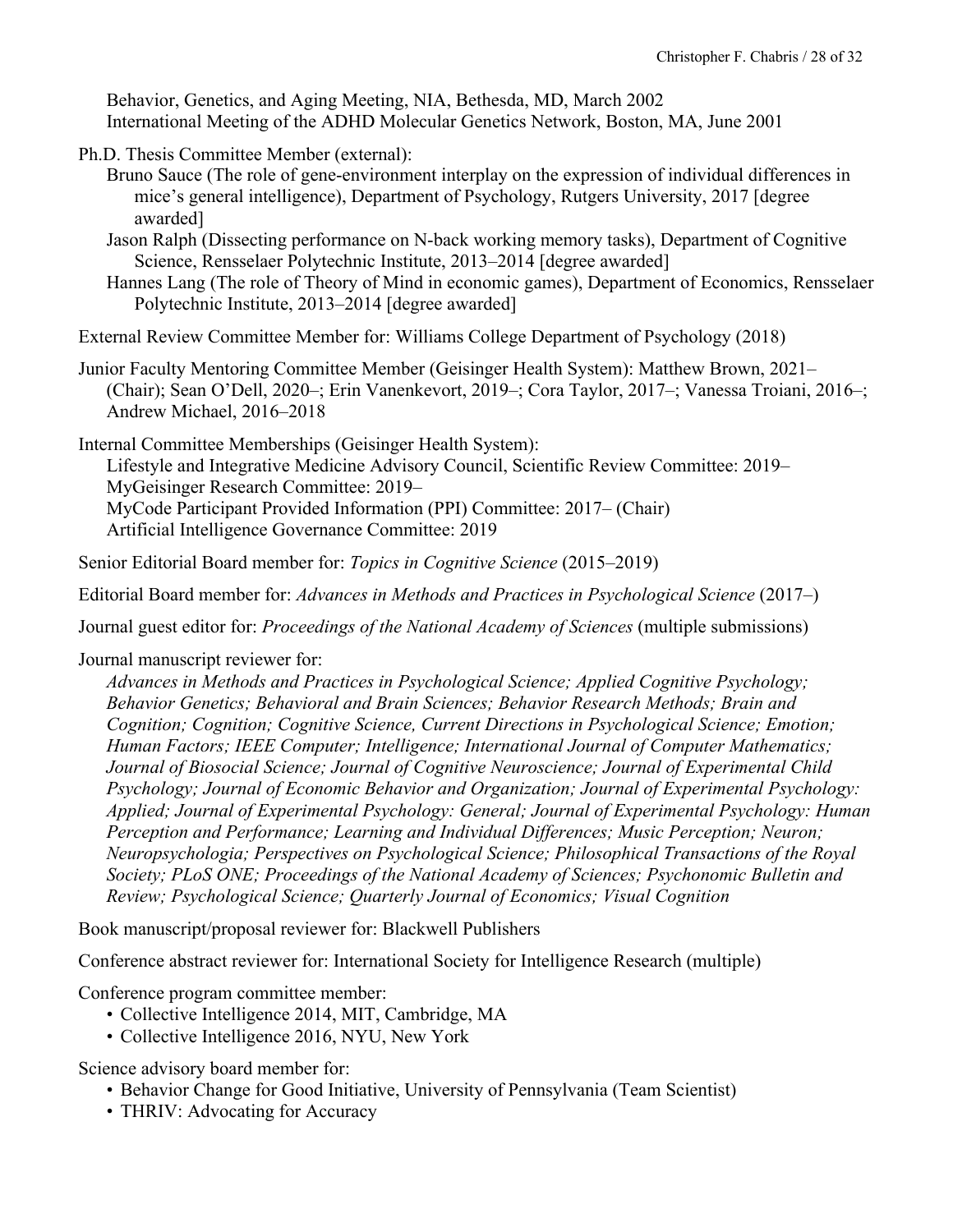- *Innocence, Guilt, and Science* project by New York Hall of Science and The Innocence Project
- "Making Science Less WEIRD" Initiative

Grant proposal reviewer for:

- National Institutes of Health (Basic Research on Decision Making: Cognitive, Affective, and Developmental Perspectives Study Review Group, 2012)
- National Science Foundation (special reviewer; panel member, multiple panels)
- Smith Richardson Foundation
- International Foundation for Music Research
- National Center for Responsible Gaming

Affiliate/Member of:

- Association for Psychological Science
- International Computer Games Association
- United States Chess Federation (competitive rank: National Master, achieved 1986)

### **Selected Media Coverage and Other Citations of Research**

- *Television, film, and radio:* NBC Today Show, Fox Business Network, NPR Science Friday, NPR Morning Edition, NPR All Things Considered, NPR Talk of the Nation, CBC/PRI As It Happens, CNN, Anderson Cooper 360, Headline News, NBC Nightly News, CBS Evening News, ABC News, CBS Early Show, Dateline NBC, Discovery Channel documentary "The Invisible Gorilla," Fox Family Channel series "Exploring the unknown," Fox News, BBC, CBS drama "CSI" (episode: "And Then There Were None"), TNT drama "Perception" (episode: "Blindness"), USA drama "Fairly Legal" (episode: "What They Seem"), CBS drama "Wisdom of the Crowd" (episode: "User Bias"), ABC 20/20, ABC documentary "The brain game: What's sex got to do with it?", European documentary "Testing Mozart," Showtime series "Penn and Teller: Bullshit!", Austrian Broadcasting Corporation Radio 01, German Public Radio, Israeli National Radio, Swedish TV program Hjärnstorm ("Brainstorm") with Henrik Fexeus, ABC Radio National (Australia) program "All in the Mind," Russian TV, Japanese Public Television (NHK), Seoul Broadcasting System, BBC Horizon (episode: "How You Really Make Decisions," 2/24/14), National Geographic Channel series "Brain Games" (multiple episodes), The Michael Smerconish Program (SiriusXM), The Gil Gross Show (KKSF), The Current (CBC), The Pulse (WHYY), "Gringo" (Amazon Studios feature film), NPR Innovation Hub (2X)
- *Newspapers and wire services:* The New York Times, The Washington Post, USA Today, The Wall Street Journal, Boston Globe, Boston Globe Magazine, Boston Herald, Chicago Tribune, New York Post, Houston Chronicle, Pittsburgh Post-Gazette, Kansas City Star, San Jose Mercury News, Worcester Telegram and Gazette, St. Louis Post-Dispatch, Albany Times-Union, Christian Science Monitor, Dave Barry (syndicated column), AP, UPI, Reuters, Harvard University Gazette, Bloomberg News, New York Times Magazine
- *Magazines and journals:* The New Yorker, Newsweek, The Economist, Nature, Science, New England Journal of Medicine, New Scientist, Scientific American, Scientific American Mind, The Atlantic Monthly, Trends in Cognitive Sciences, APA Monitor, mental\_floss, The Lancet, American Motorcyclist, Skunk Dots, Illinois Snowmobiler, LiveMusic, Discover, Men's Fitness, Men's Health, eWeek, Wired, Popular Science, Science News, Chronicle of Higher Education, Management Today, Harvard Business Review, Inc. Magazine, Kinfolk Magazine, MIT Technology Review, Better Homes and Gardens, Bloomberg Business Week, Mother Jones, Times Educational Supplement, Entrepreneur, Reader's Digest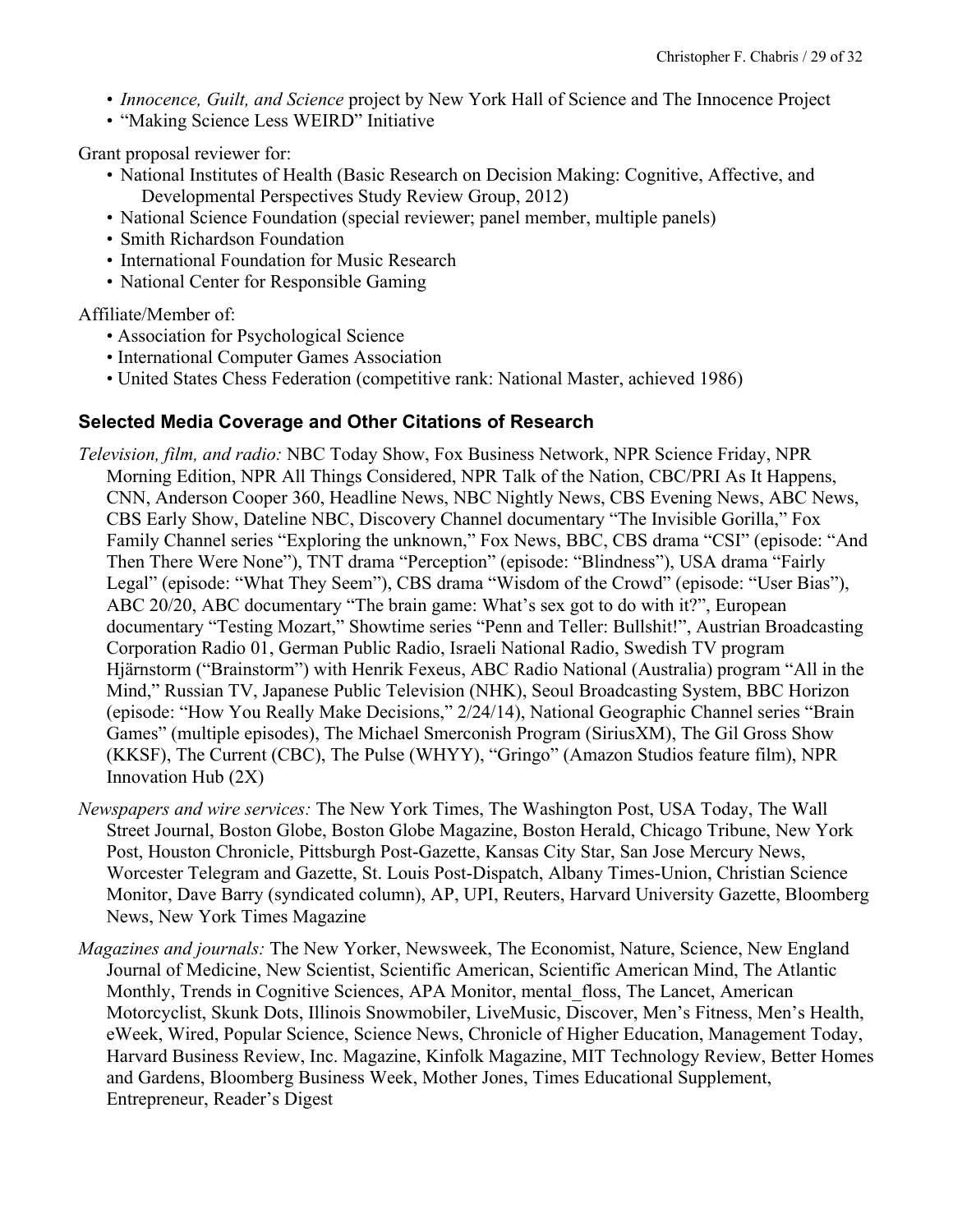- *International print media:* Toronto Star, National Post (Toronto), Financial Times (London) Independent (London), Daily Telegraph (London), Times (London), Sunday Times (London), Daily Mail, Epoca (Brazil), L'Hebdo (Switzerland), Mainichi Shimbun (Japan), Yediot Achronot (Israel), International Herald Tribune (Paris), Quest (Netherlands), Il Giornale (Italy), I Kathemerini (Greece), Agencia Telam (Argentina), El Cronista Comercial (Argentina), Clarin (Argentina), Chosun Ilbo (Korea), BABYLON (Italy), Cerveau & Psycho (France), Le Cercle Psy [listed as one of "Les 25 Grandes Expériences de la Psychologie"] (France), Dagens Nyheter (Sweden)
- *Internet coverage:* TheAtlantic.com, CondeNast Portfolio.com, MindHacks, Forbes.com, MSNBC.com, Yahoo News, ABCNews.com, Bloomberg.com, Cincinnati.com, Mediapart.fr (France), LeMonde.fr (France), ynet (Israel), Business Insider, Pacific Standard, Minds for Business, RealClearScience, Uproxx, The Dissenter (YouTube), Ripples (YouTube), Marginal Revolution, Literary Hub, Psychology Today
- *Podcasts:* You Are Not So Smart (3X), Psychology Podcast, The Mental Game, Creative Next, Rationally Speaking, The Social Exchange, Innovation Ecosystem, Perpetual Chess (4X), In Session, Negotiations Ninja, Skeptic Zone, New York Times Book Review, Trend Following, Full Prefrontal
- *Museum exhibits* (partial list): Exploratorium, San Francisco; Musée de L'Homme, Paris; Sensation Science Center, Dundee, Scotland; American Museum of Natural History, New York ("Our Senses," 2017–2019); Museum of Old and New Art, Hobart, Tasmania, Australia ("Gorillas in Our Midst," 2019); Wellcome Collection, London ("Smoke and Mirrors: The Psychology of Magic," 2019)

*Theater:* "Did You See the Gorilla?" by Alan Brody (short play, performed in Boston, May 2008)

*Art:* "The Invisible Gorilla Test" and other works in the exhibition "Quaint Abstractions" by Butt Johnson (CRG Gallery, New York, 2016)

# *Books* (partial list):

*Encyclopedia of Cognitive Science* (Nature Publishing Group, 2003); *Did You Spot the Gorilla?* by Richard Wiseman (Arrow Books, 2004); *Mind Hacks* by Tom Stafford and Matt Webb (O'Reilly, 2004); *The Art of the Start* by Guy Kawasaki (Portfolio, 2004); *Deep Survival: Who Lives, Who Dies, and Why* by Laurence Gonzales (Norton, 2004); *Judgment in Managerial Decision Making* by Max Bazerman (Wiley, 2005 + later editions); *The Owner's Manual for the Brain* by Pierce J. Howard (Bard Press, 2006); *Se gorillaen! Etikk for arbeidslivet* by Øyvind Kvalnes (Universitetsforlaget, Norway, 2006); *Empiricism and Experience* by Anil Gupta (Oxford University Press, 2006); *The Psychology and Law of Criminal Justice Processes* by Roger J.R. Levesque (Nova, 2006); *Blindsight*  (science-fiction novel) by Peter Watts (Tor Books, 2006); *Elephants on Acid and Other Bizarre Experiments* by Alex Boese (Harcourt, 2007); *The Genius Engine* by Kathleen Stein (Wiley, 2007); *Your Money and Your Brain: How the New Science of Neuroeconomics Can Help Make You Rich* by Jason Zweig (Simon & Schuster, 2007); *Welcome to Your Brain* by Sandra Aamodt and Sam Wang (Bloomsbury, 2008); *Unleash Your Dreams* by Michael E. Silverman (Wiley, 2008); *The Mind of the Market* by Michael Shermer (Times Books, 2008); *Traffic* by Tom Vanderbilt (Knopf, 2008); *Why We Make Mistakes* by Joseph T. Hallinan (Broadway Books, 2009); *Rapt: Attention and the Focused Life* by Winifred Gallagher (Penguin Press, 2009); *The Greatest Show on Earth: The Evidence for Evolution* by Richard Dawkins (Free Press, 2009); *The Survivors Club: The Secrets and Science that Could Save Your Life* by Ben Sherwood (Grand Central, 2009); *The Smart Swarm: How Understanding Flocks, Schools, and Colonies Can Make Us Better at Communicating, Decision Making, and Getting Things Done* by Peter Miller (Avery, 2010); *Thinking, Fast and Slow* by Daniel Kahneman (FSG, 2011); *The Better Angels of Our Nature: Why Violence Has Declined* by Steven Pinker (Viking, 2011); *Brain Trust: 93 Top Scientists Reveal Lab-Tested Secrets to Surfing, Dating, Dieting, Gambling, Growing Man-Eating Plants, and More* by Garth Sundem (Random House, 2012);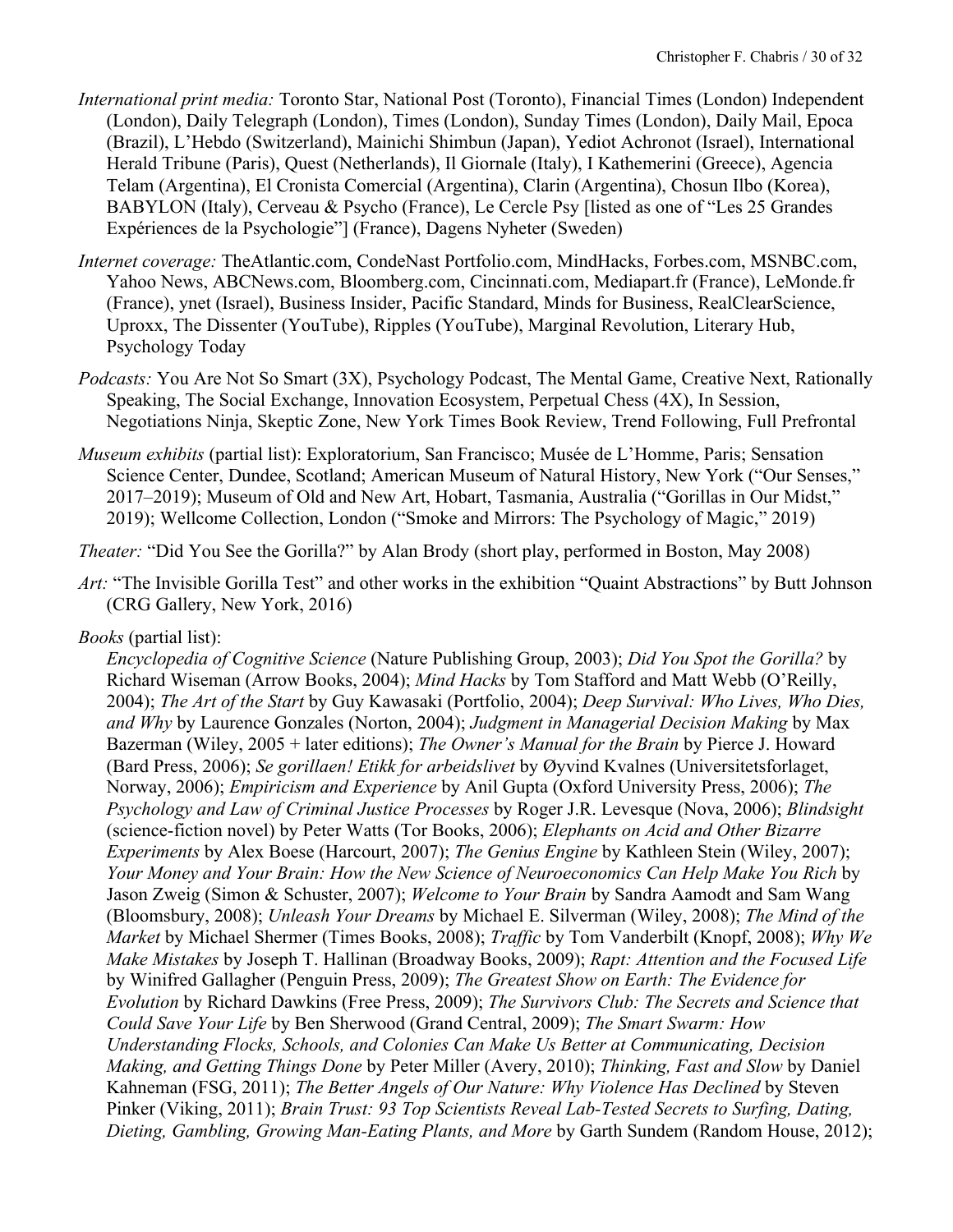*Sensation and Perception, 3rd ed.* by Jeremy Wolfe et al. (Sinauer, 2012); *Simpler: The Future of Government* by Cass Sunstein (Simon & Schuster, 2013); *Visible Learning and the Science of How We Learn* by John Hattie and Gregory Yates (Routledge, 2013); *Ungifted: Intelligence Redefined* by Scott Barry Kaufman (Basic Books, 2013); *How Not To Be Wrong: The Power of Mathematical Thinking* by Jordan Ellenberg (Penguin, 2014); *The Upside of Down: Why Failing Well is the Key to Success* by Megan McArdle (Penguin, 2014); *The Power of Noticing: What The Best Leaders See* by Max Bazerman (Simon & Schuster, 2014); *Wiser: Getting Beyond Groupthink to Make Groups Smarter* by Cass Sunstein and Reid Hastie (Harvard Business Review Press, 2015); *Smarter Faster Better* by Charles Duhigg (Random House, 2016); *How Women Decide* by Therese Huston (Houghton Mifflin Harcourt, 2016); *How to Have a Good Day* by Caroline Webb (Crown Business, 2016); *Superminds: The Surprising Power of People and Computers Thinking Together* by Thomas W. Malone (Little, Brown, 2018); *An Anonymous Girl: A Novel* by Greer Hendricks & Sarah Pekkanen (St. Martins, 2019); *How We Learn* by Stanislas Dehaene (Viking, 2020); *Experimentation Works* by Stefan H. Thomke (HBR Press, 2020)

*Introductory psychology textbooks:* work cited by 8 out of 8 current textbooks surveyed (November 2017) Chabris & Kosslyn (1998), on hemispheric differences in spatial cognition – cited by one Chabris (1999), on the Mozart Effect – cited by two Simons & Chabris (1999), "Gorillas in Our Midst" – cited by six Hooven, Chabris, et al. (2004), on testosterone and spatial cognition – cited by one Chabris & Simons (2010), *The Invisible Gorilla* – cited by two Woolley, Chabris, et al. (2010), on collective intelligence – cited by one Chabris et al. (2011), "You Do Not Talk About Fight Club" – cited by one Chabris et al. (2012), on genetics and intelligence – cited by two Chabris & Simons (2012), on "neuromyths" – cited by one